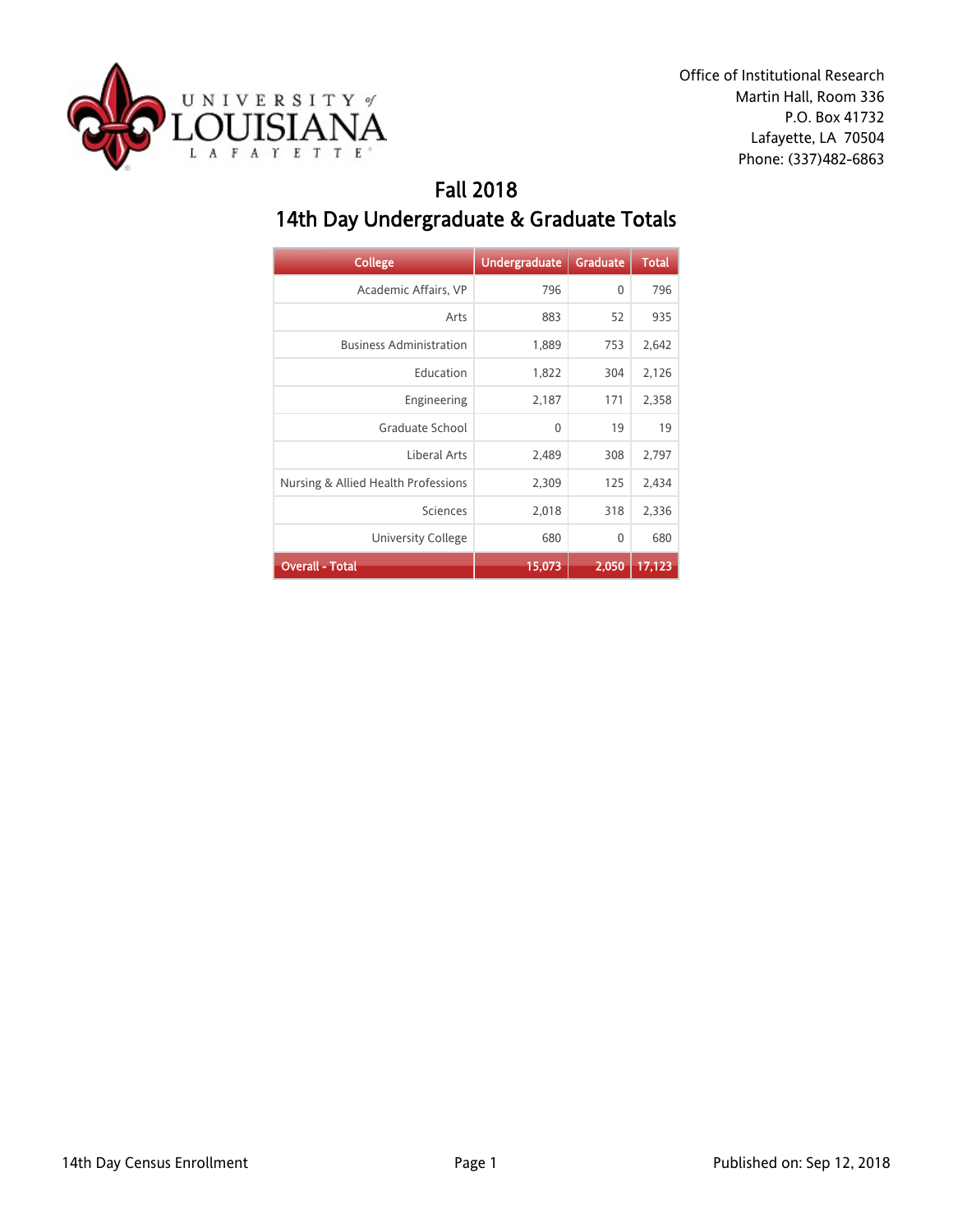

### Academic Affairs, VP Fall 2018 14th Day Undergraduate Enrollment

| <b>College</b>                      | <b>Department</b>                    | Program                                    | <b>Concentration</b> | <b>Undergraduate</b> |
|-------------------------------------|--------------------------------------|--------------------------------------------|----------------------|----------------------|
| Academic Affairs, VP                | <b>University Connection</b>         | Doors Program - ND DOOR                    |                      | 8                    |
|                                     |                                      | High School - Dual Enrollment -<br>ND HSDE |                      | 720                  |
|                                     |                                      | Non-ULL Cross Enrollment - ND XROL         |                      | $\overline{4}$       |
|                                     |                                      | Post Baccalaureate - ND POST               |                      | 21                   |
|                                     |                                      | Special Non Degree Undergrad -<br>ND SPEC  |                      | 19                   |
|                                     |                                      | University Life - ND LIFE                  |                      | 15                   |
|                                     |                                      | Visiting Student - ND VIST                 |                      | 9                    |
|                                     | <b>University Connection - Total</b> |                                            |                      | 796                  |
| <b>Academic Affairs, VP - Total</b> |                                      |                                            |                      | 796                  |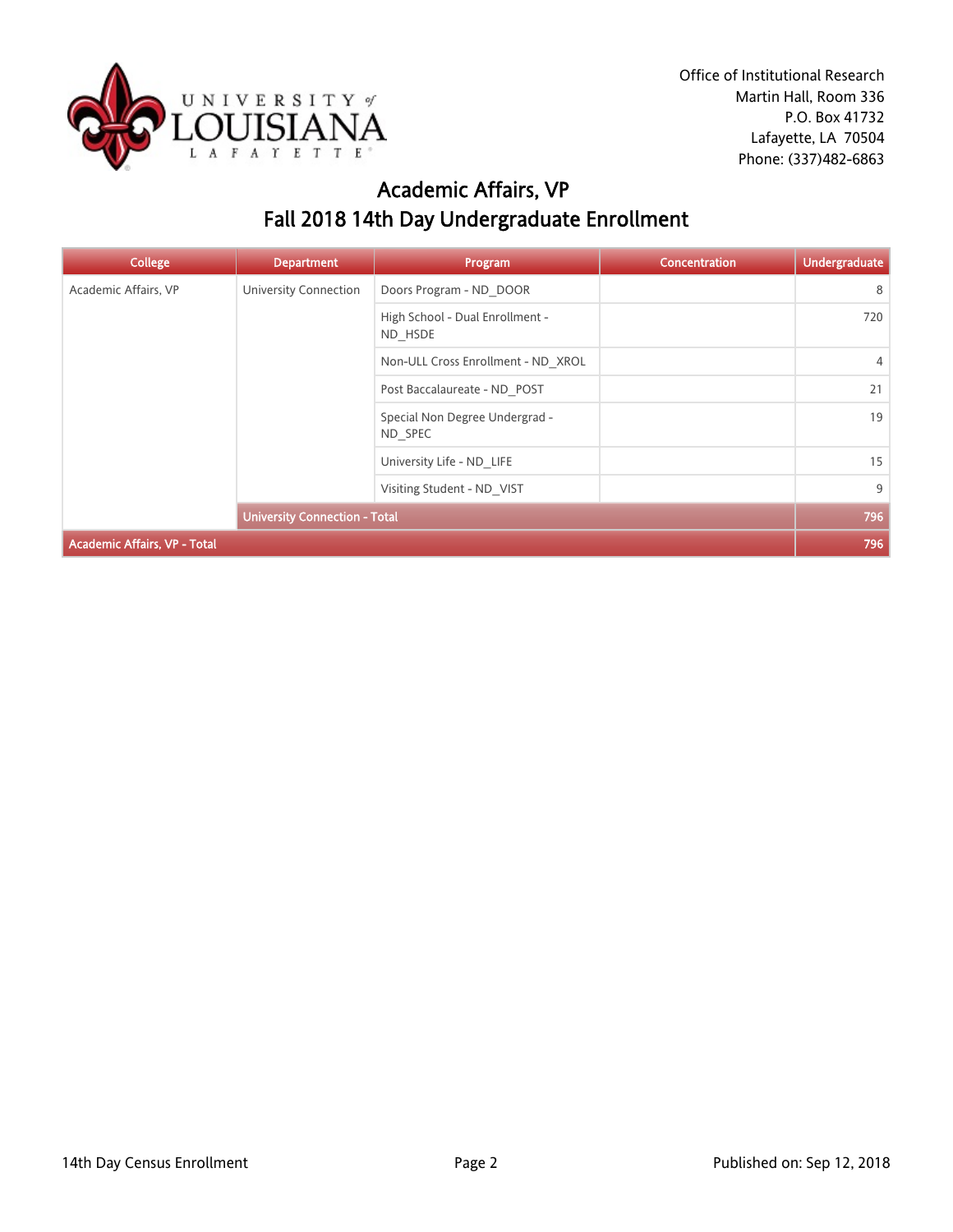

### Business Administration Fall 2018 14th Day Undergraduate Enrollment

| <b>College</b>                         | <b>Department</b>                          | Program                                       | Concentration | <b>Undergraduate</b> |
|----------------------------------------|--------------------------------------------|-----------------------------------------------|---------------|----------------------|
| <b>Business Administration</b>         | Accounting                                 | Accounting - BSBA_ACCT                        |               | 419                  |
|                                        |                                            | Accounting - PBC_CACC                         |               | 3                    |
|                                        | <b>Accounting - Total</b>                  |                                               |               |                      |
|                                        | Economics & Finance                        | Economics - BSBA_ECON                         |               | 65                   |
|                                        |                                            | Finance - BSBA_FNAN                           |               | 283                  |
|                                        |                                            | Insurance & Risk Management -<br>BSBA_INSR    |               | 35                   |
|                                        | <b>Economics &amp; Finance - Total</b>     |                                               |               | 383                  |
|                                        | Management                                 | Management - BSBA_MGMT                        |               | 655                  |
|                                        |                                            | Professional Land/Resource Mgt -<br>BSBA PLRM |               | 51                   |
|                                        | Management - Total                         |                                               |               | 706                  |
|                                        | Marketing &                                | Hospitality Management - BSBA_HMGT            |               | 67                   |
|                                        | Hospitality                                | Marketing - BSBA MKTG                         |               | 311                  |
|                                        | <b>Marketing &amp; Hospitality - Total</b> |                                               |               | 378                  |
| <b>Business Administration - Total</b> |                                            |                                               |               | 1,889                |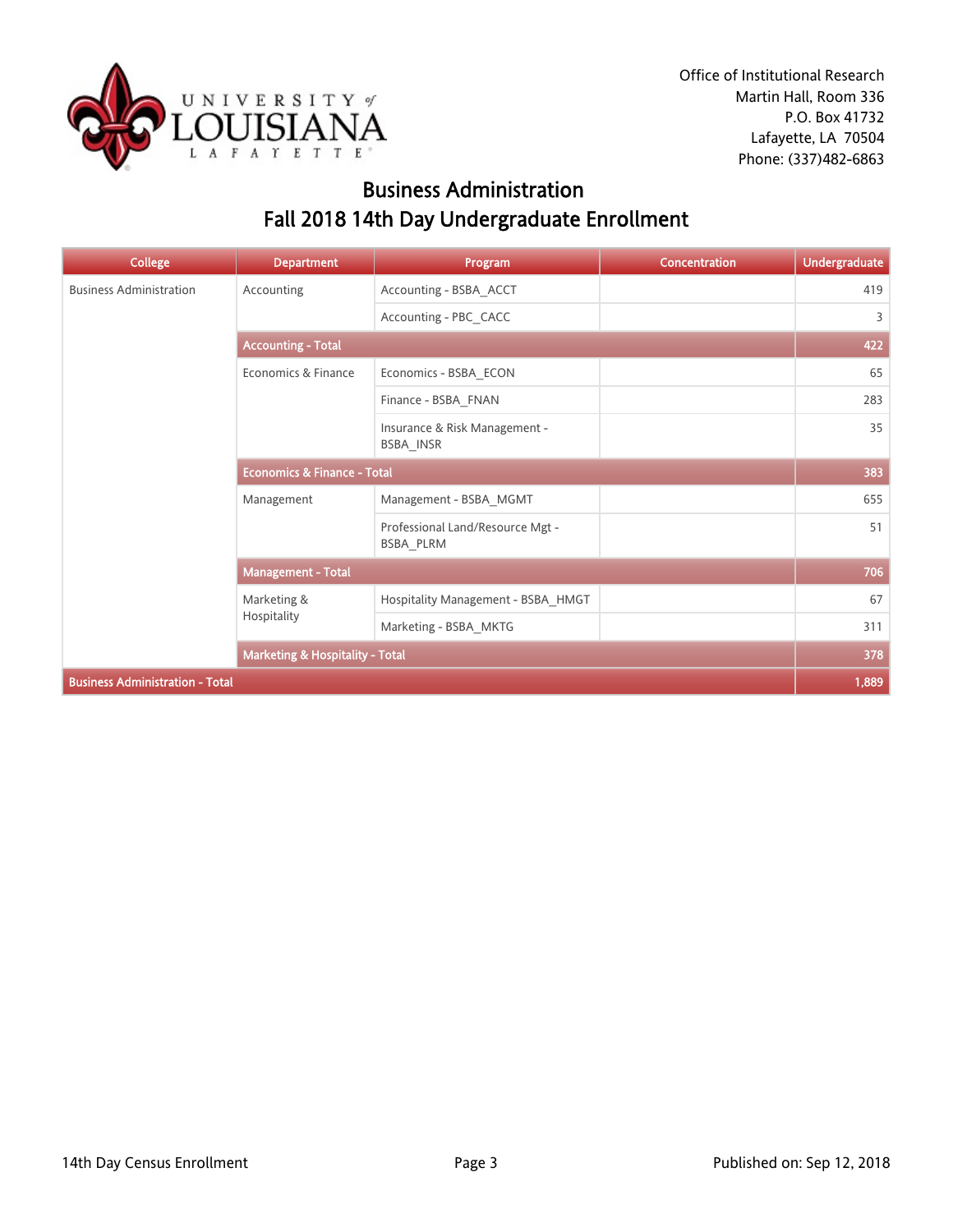

#### Arts Fall 2018 14th Day Undergraduate Enrollment

| <b>College</b> | <b>Department</b>                | Program                            | Concentration                        | <b>Undergraduate</b> |
|----------------|----------------------------------|------------------------------------|--------------------------------------|----------------------|
| Arts           | Architecture                     | Architectural Studies - BS_ARCS    |                                      | 195                  |
|                | Architecture - Total             |                                    |                                      | 195                  |
|                | <b>Industrial Design</b>         | Industrial Design - BOID_INDN      |                                      | 85                   |
|                | <b>Industrial Design - Total</b> |                                    |                                      | 85                   |
|                | Interior Design                  | Interior Design - BID_INDS         |                                      | 82                   |
|                | <b>Interior Design - Total</b>   |                                    |                                      | 82                   |
|                | Music                            | Music - BA_MUSC                    | Music Business - MBUS                | 70                   |
|                |                                  |                                    | <b>Traditional Music - TMUS</b>      | $\mathbf{1}$         |
|                |                                  |                                    |                                      | $\overline{3}$       |
|                |                                  | Music - BA_MUSC - Total            |                                      | 74                   |
|                |                                  | Music - BM_MUS                     | Jazz Studies - JAZZ                  | 5                    |
|                |                                  |                                    | Music Media - MMED                   | 28                   |
|                |                                  |                                    | Performance - PERF                   | 17                   |
|                |                                  |                                    | Piano Pedagogy - PPED                | $\overline{2}$       |
|                |                                  |                                    | Theory and Composition - TCOM        | 10                   |
|                |                                  |                                    |                                      | 20                   |
|                |                                  | Music - BM_MUS - Total             |                                      | 82                   |
|                | <b>Music - Total</b>             |                                    |                                      | 156                  |
|                | Performing Arts                  | Performing Arts - BFA_PFAR         | Dance - DANC                         | 22                   |
|                |                                  |                                    | Theatre - THEA                       | 39                   |
|                |                                  |                                    |                                      | $\overline{2}$       |
|                |                                  | Performing Arts - BFA_PFAR - Total |                                      | 63                   |
|                | <b>Performing Arts - Total</b>   |                                    |                                      | 63                   |
|                | <b>Visual Arts</b>               | Visual Arts - BFA_VIAR             | Ceramics - CERM                      | $\mathbf{1}$         |
|                |                                  |                                    | Computer Art and Animation -<br>CART | 101                  |
|                |                                  |                                    | Graphic Design - GDSG                | 90                   |
|                |                                  |                                    | Metalwork and Jewelry - MEJE         | $\,$ 6 $\,$          |
|                |                                  |                                    | New Media and Digital Art -<br>NMED  | 17                   |
|                |                                  |                                    | Painting - PNTG                      | 22                   |
|                |                                  |                                    |                                      |                      |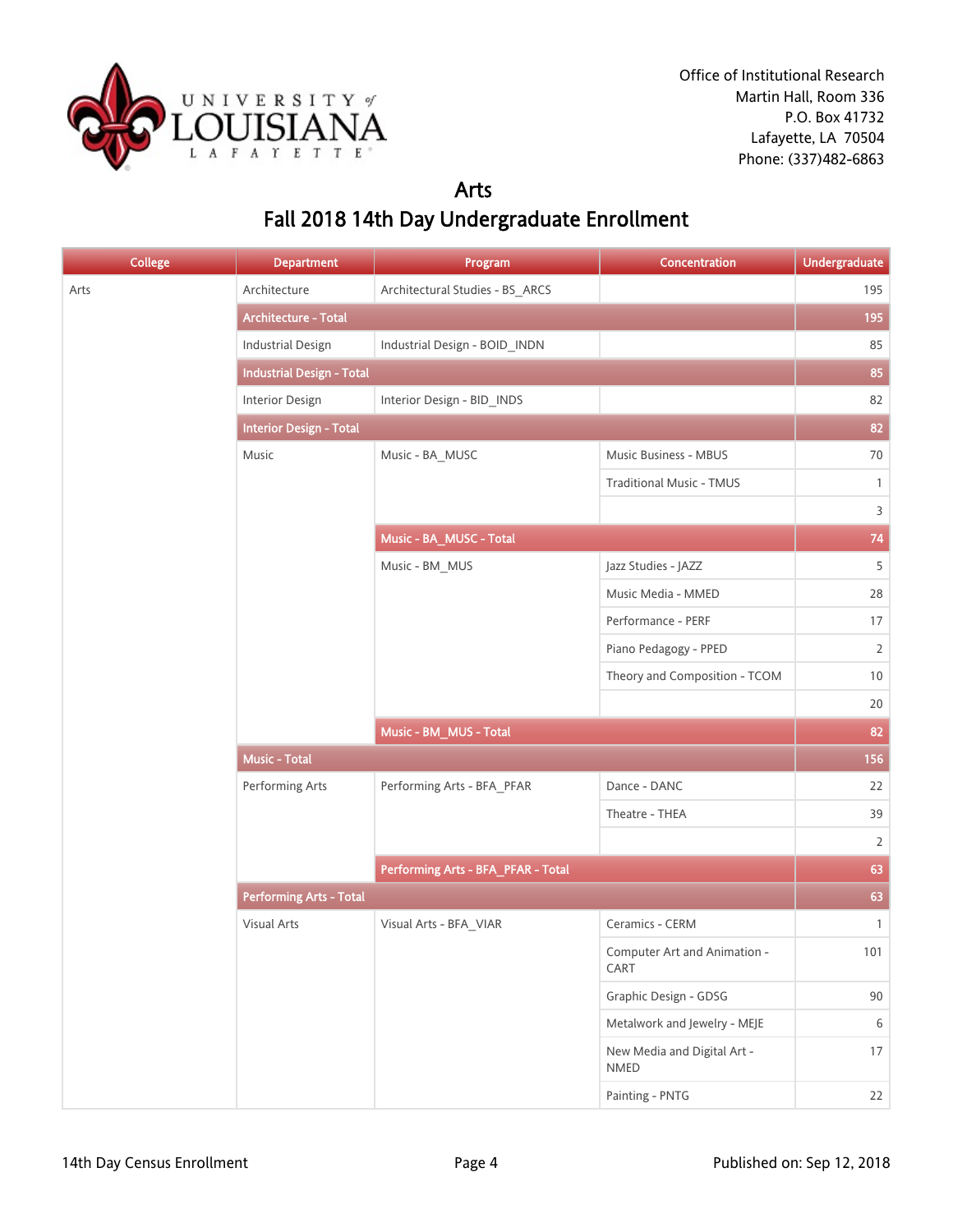

#### Arts Fall 2018 14th Day Undergraduate Enrollment

| <b>College</b>      | <b>Department</b>          | Program                        | <b>Concentration</b> | <b>Undergraduate</b> |
|---------------------|----------------------------|--------------------------------|----------------------|----------------------|
| Arts                | <b>Visual Arts</b>         | Visual Arts - BFA_VIAR         | Photography - PHOT   | 18                   |
|                     |                            |                                | Printmaking - PRMG   | 12                   |
|                     |                            |                                | Sculpture - SCUL     | 2                    |
|                     |                            |                                |                      | 33                   |
|                     |                            | Visual Arts - BFA_VIAR - Total |                      | 302                  |
|                     | <b>Visual Arts - Total</b> |                                |                      | 302                  |
| <b>Arts - Total</b> |                            |                                |                      | 883                  |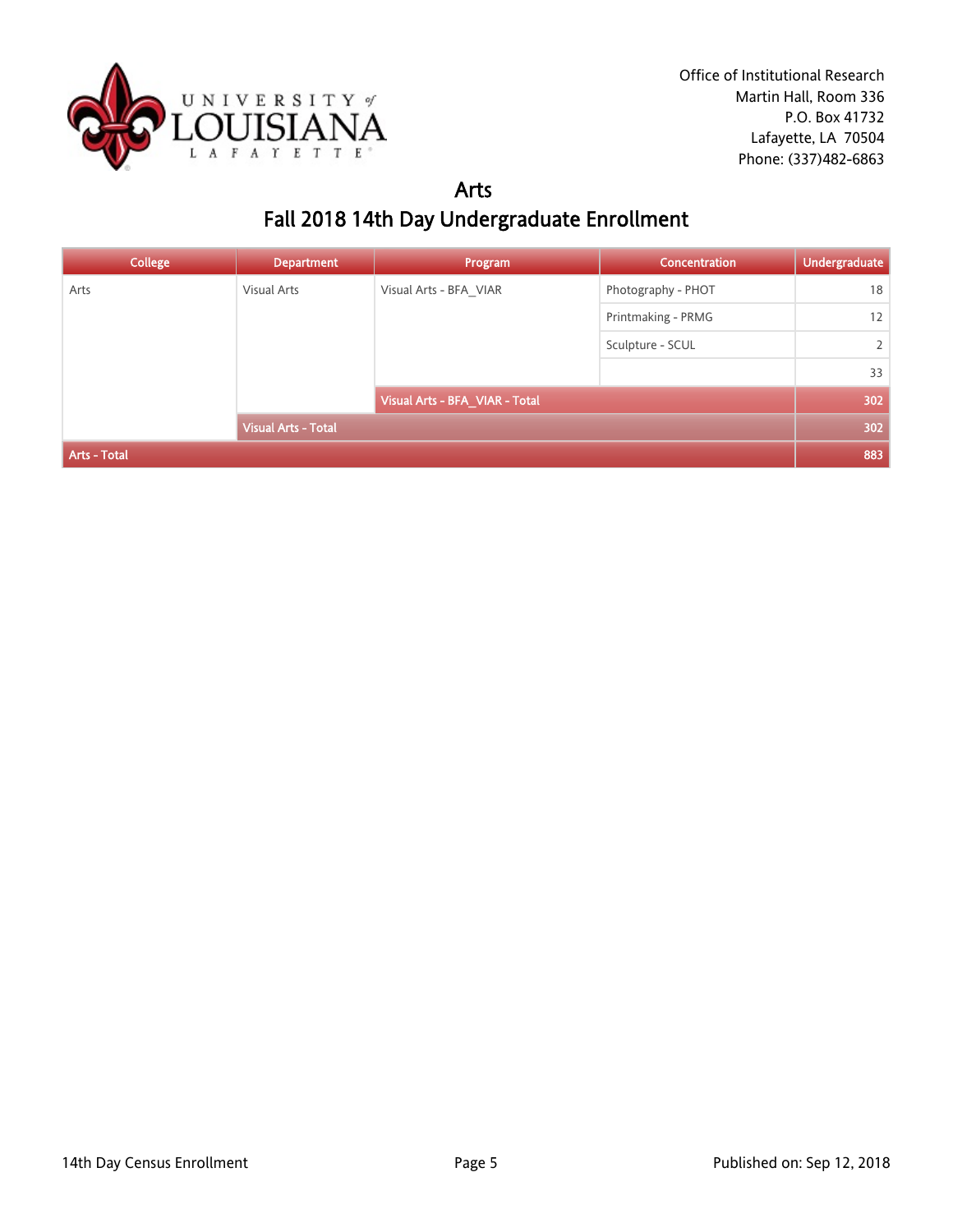

### Education Fall 2018 14th Day Undergraduate Enrollment

| <b>College</b> | <b>Department</b>                   | Program                                          | Concentration                                 | <b>Undergraduate</b> |
|----------------|-------------------------------------|--------------------------------------------------|-----------------------------------------------|----------------------|
| Education      | College of Education                | Education, Interim - INT_ED                      |                                               | $\mathbf{1}$         |
|                | <b>College of Education - Total</b> |                                                  |                                               | $\mathbf{1}$         |
|                | Curriculum &<br>Instruction         | Add Certification in Education -<br>CERU_EDAD    |                                               | 12                   |
|                |                                     | Alt Certification in Education -<br>CERU_EDAC    |                                               | 20                   |
|                |                                     | Art or Music Education Gr K-12 -                 | Art Education - EDAE                          | 23                   |
|                |                                     | BA_EDAM                                          | Instrumental Music Education -<br><b>EDIN</b> | 56                   |
|                |                                     |                                                  | Vocal Music Education - EDVO                  | 14                   |
|                |                                     |                                                  |                                               | 5                    |
|                |                                     | Art or Music Education Gr K-12 - BA_EDAM - Total |                                               | 98                   |
|                |                                     | Early Childhood Ed Gr PK-3 - BS_EDPK             |                                               | 228                  |
|                |                                     | Early Childhood Ed Gr PK-3 - PBC_EDPK            |                                               | 4                    |
|                |                                     | Elementary Education Gr 1-5 - BS EDEL            |                                               | 224                  |
|                |                                     | Elementary Education Gr 1-5 -<br>PBC_EDEL        |                                               | $\overline{7}$       |
|                |                                     | Health & Phys Ed Gr K-12 - PBC_EDPE              |                                               | $\overline{2}$       |
|                |                                     | Middle School Education Gr 4-8 -<br>BS_EDMD      | English Education - EDEN                      | 5                    |
|                |                                     |                                                  | General Science Education - EDGS              | 4                    |
|                |                                     |                                                  | Mathematics Education - EDMA                  | 10                   |
|                |                                     |                                                  | Social Studies Education - EDSS               | 3                    |
|                |                                     |                                                  |                                               | 8                    |
|                |                                     | Middle School Education Gr 4-8 - BS_EDMD - Total |                                               | 30                   |
|                |                                     | Middle School Education Gr 4-8 -<br>PBC_EDMD     |                                               | 3                    |
|                |                                     | Music Ed-Instrumental Gr K-12 -<br>PBC_EDIE      |                                               | $\mathbf{1}$         |
|                |                                     | Music Ed-Vocal Gr K-12 - PBC_EDVE                |                                               | $\mathbf{1}$         |
|                |                                     | Secondary Education & Teaching -                 | <b>Biology Education - EDBI</b>               | 10 <sup>°</sup>      |
|                |                                     | BS_EDSD                                          | <b>Business Education - EDBU</b>              | $\overline{2}$       |
|                |                                     |                                                  | Chemistry Education - EDCH                    | $7\overline{ }$      |
|                |                                     |                                                  | Earth Science Education - EDES                | $\mathbf{1}$         |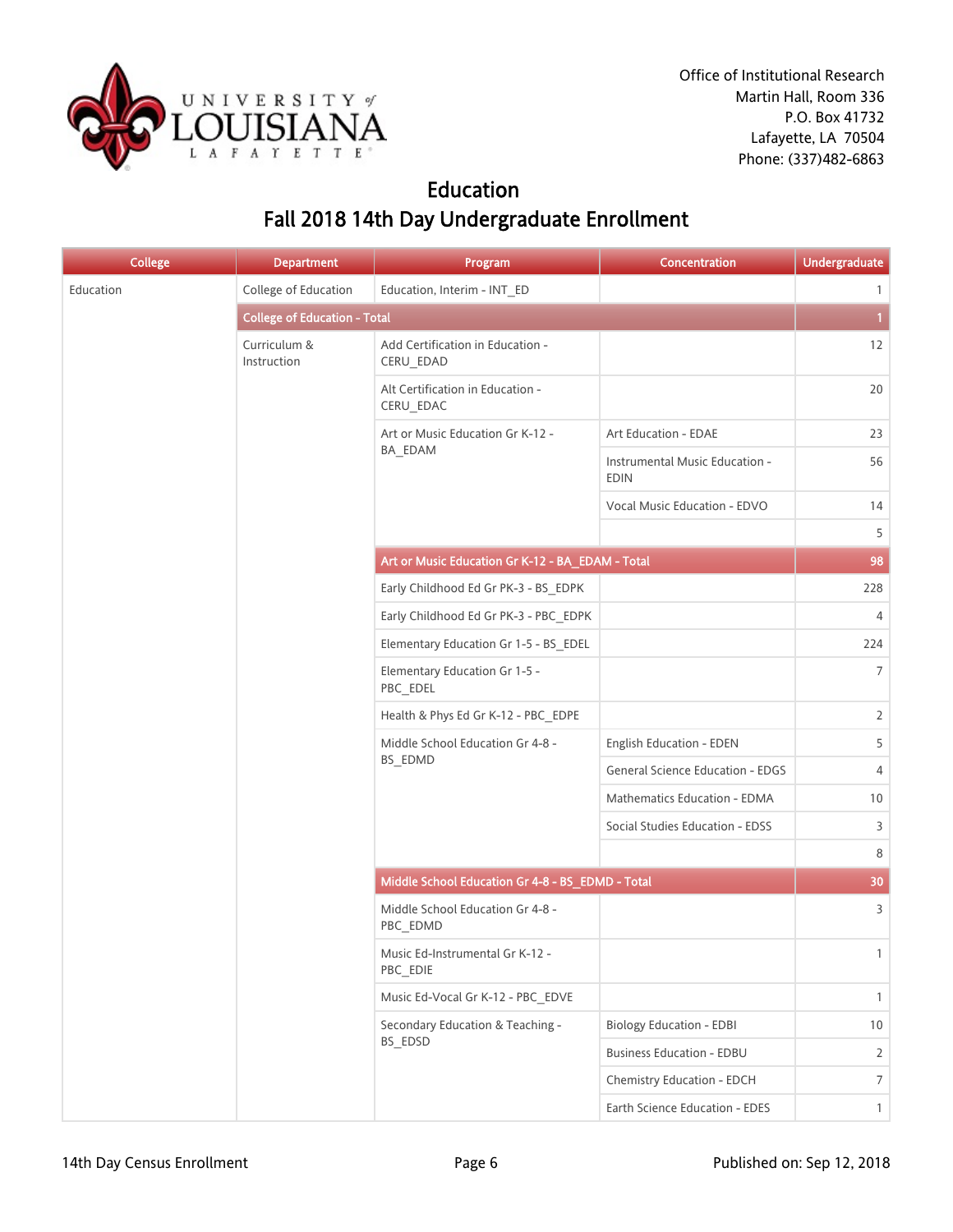

Office of Institutional Research Martin Hall, Room 336 P.O. Box 41732 Lafayette, LA 70504 Phone: (337)482-6863

## Education Fall 2018 14th Day Undergraduate Enrollment

| <b>College</b> | <b>Department</b> | Program                                          | Concentration                                | <b>Undergraduate</b> |
|----------------|-------------------|--------------------------------------------------|----------------------------------------------|----------------------|
| Education      | Curriculum &      | Secondary Education & Teaching -                 | English Education - EDEN                     | 58                   |
|                | Instruction       | BS_EDSD                                          | <b>General Science Education - EDGS</b>      | 6                    |
|                |                   |                                                  | Mathematics Education - EDMA                 | 43                   |
|                |                   |                                                  | Physics Education - EDPH                     | $\mathbf{1}$         |
|                |                   |                                                  | Social Studies Education - EDSS              | 90                   |
|                |                   |                                                  | Speech Education - EDSE                      | 2                    |
|                |                   |                                                  |                                              | 8                    |
|                |                   | Secondary Education & Teaching - BS_EDSD - Total |                                              | 228                  |
|                |                   | Secondary Education Gr 6-12 -                    | <b>Biology Education - EDBI</b>              | $\mathbf{1}$         |
|                |                   | PBC_EDSD                                         | Social Studies Education - ED54              | $\mathbf{1}$         |
|                |                   |                                                  |                                              | 12                   |
|                |                   | Secondary Education Gr 6-12 - PBC_EDSD - Total   |                                              | 14                   |
|                |                   | Spec Ed-Early Interv: Birth-5 - PBC_EDEI         |                                              | $\mathbf{1}$         |
|                |                   | <b>Curriculum &amp; Instruction - Total</b>      |                                              |                      |
|                | Kinesiology       | Athletic Training - BS_EDAT                      |                                              | 25                   |
|                |                   | Hlth & PE/Kinesiology Gr K-12 -<br>BS_EDKN       | Exercise Science - EDEX                      | 128                  |
|                |                   |                                                  | ExSci Fitness Studies - EDFS                 | 22                   |
|                |                   |                                                  | ExSci Hlth & Fitness Sales - EDHF            | 4                    |
|                |                   |                                                  | ExSci Pre-Prof Studies - EDPP                | 95                   |
|                |                   |                                                  | Health Promotion & Wellness -<br><b>EDHP</b> | 14                   |
|                |                   |                                                  | Sports Management - EDSM                     | 39                   |
|                |                   |                                                  |                                              | 21                   |
|                |                   | Hith & PE/Kinesiology Gr K-12 - BS_EDKN - Total  |                                              | 323                  |
|                |                   | Kinesiology - BS_EDKS                            | ExSci Fitness Studies - EDFS                 | 82                   |
|                |                   |                                                  | ExSci Hlth & Fitness Sales - EDHF            | 10                   |
|                |                   |                                                  | ExSci Pre-Prof Studies - EDPP                | 346                  |
|                |                   |                                                  | Health & Phys Ed Gr K-12 - EDPE              | 50                   |
|                |                   |                                                  | Health Promotion & Wellness -<br><b>EDHP</b> | 32                   |
|                |                   |                                                  | Sports Management - EDSM                     | 59                   |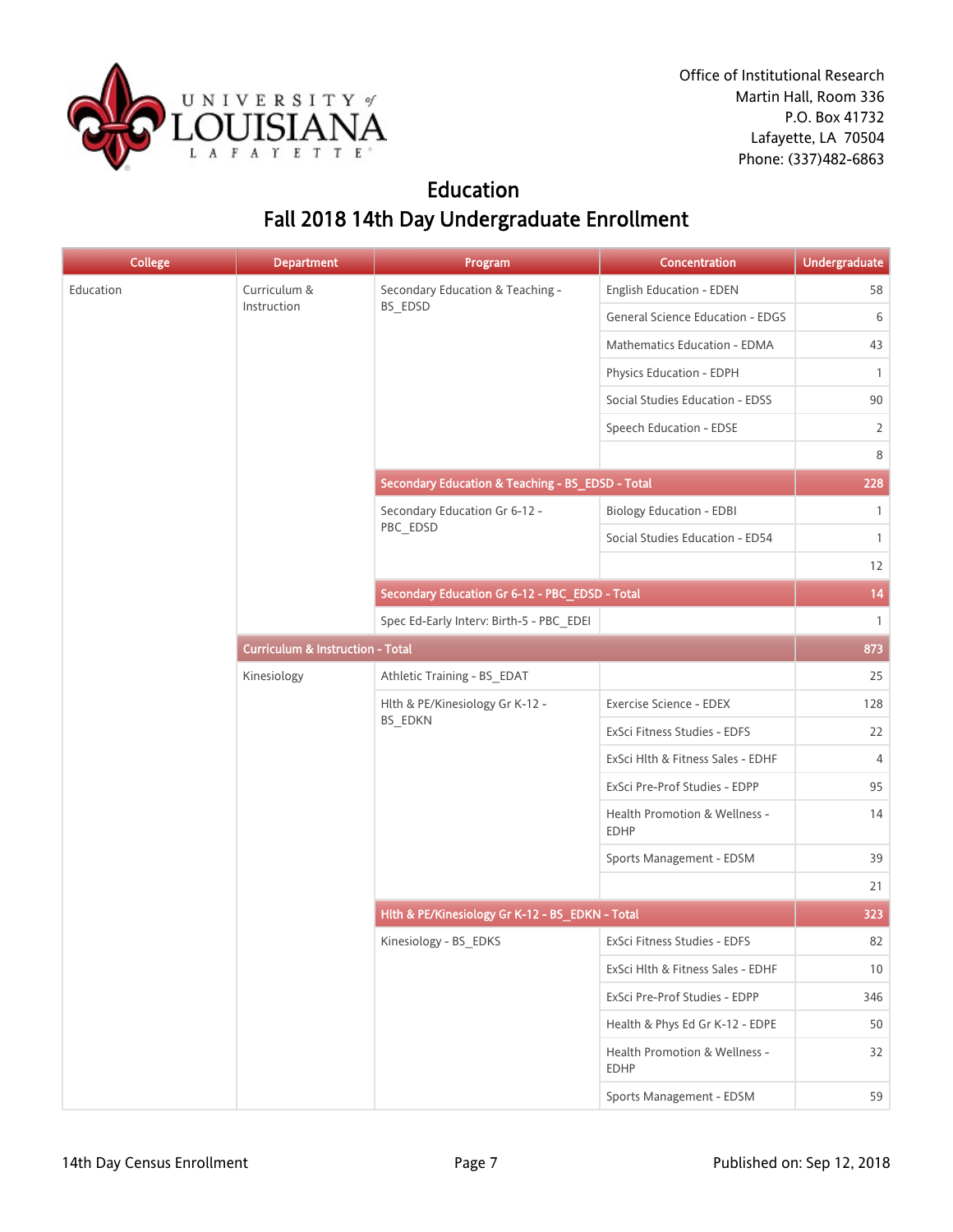

### Education Fall 2018 14th Day Undergraduate Enrollment

| <b>College</b>           | <b>Department</b>   | Program                       | <b>Concentration</b> | <b>Undergraduate</b> |
|--------------------------|---------------------|-------------------------------|----------------------|----------------------|
| Education                | Kinesiology         | Kinesiology - BS EDKS         |                      | 21                   |
|                          |                     | Kinesiology - BS_EDKS - Total |                      | 600                  |
|                          | Kinesiology - Total |                               |                      | 948                  |
| <b>Education - Total</b> |                     |                               |                      | 1,822                |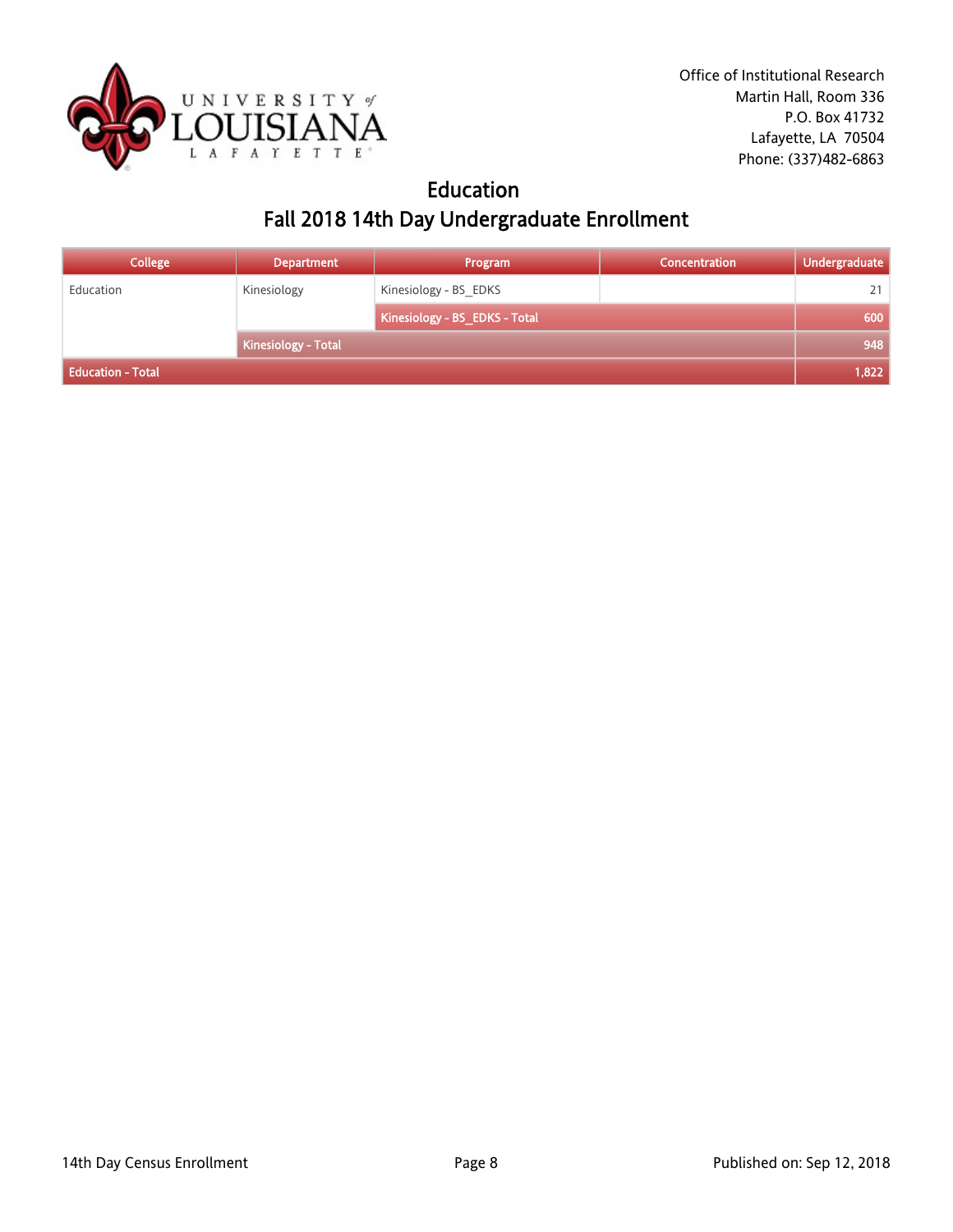

## Engineering Fall 2018 14th Day Undergraduate Enrollment

| <b>College</b>             | <b>Department</b>                             | Program                            | <b>Concentration</b> | <b>Undergraduate</b> |
|----------------------------|-----------------------------------------------|------------------------------------|----------------------|----------------------|
| Engineering                | <b>Chemical Engineering</b>                   | Chemical Engineering - BCHE_CHEE   |                      | 321                  |
|                            | <b>Chemical Engineering - Total</b>           |                                    |                      | 321                  |
|                            | Civil Engineering                             | Civil Engineering - BCIV_CIVE      |                      | 244                  |
|                            | <b>Civil Engineering - Total</b>              |                                    |                      | 244                  |
|                            | Electrical & Computer<br>Engr                 | Electrical Engineering - BELE ELEE |                      | 262                  |
|                            | <b>Electrical &amp; Computer Engr - Total</b> |                                    |                      | 262                  |
|                            | <b>Industrial Technology</b>                  | Industrial Technology - BSIT ITEC  |                      | 358                  |
|                            | <b>Industrial Technology - Total</b>          |                                    |                      | 358                  |
|                            | Mechanical<br>Engineering                     | Mechanical Engineering - BMEC MCHE |                      | 769                  |
|                            | <b>Mechanical Engineering - Total</b>         |                                    |                      | 769                  |
|                            | Petroleum Engineering                         | Petroleum Engineering - BPET_PETE  |                      | 233                  |
|                            | <b>Petroleum Engineering - Total</b>          |                                    |                      | 233                  |
| <b>Engineering - Total</b> |                                               |                                    |                      | 2,187                |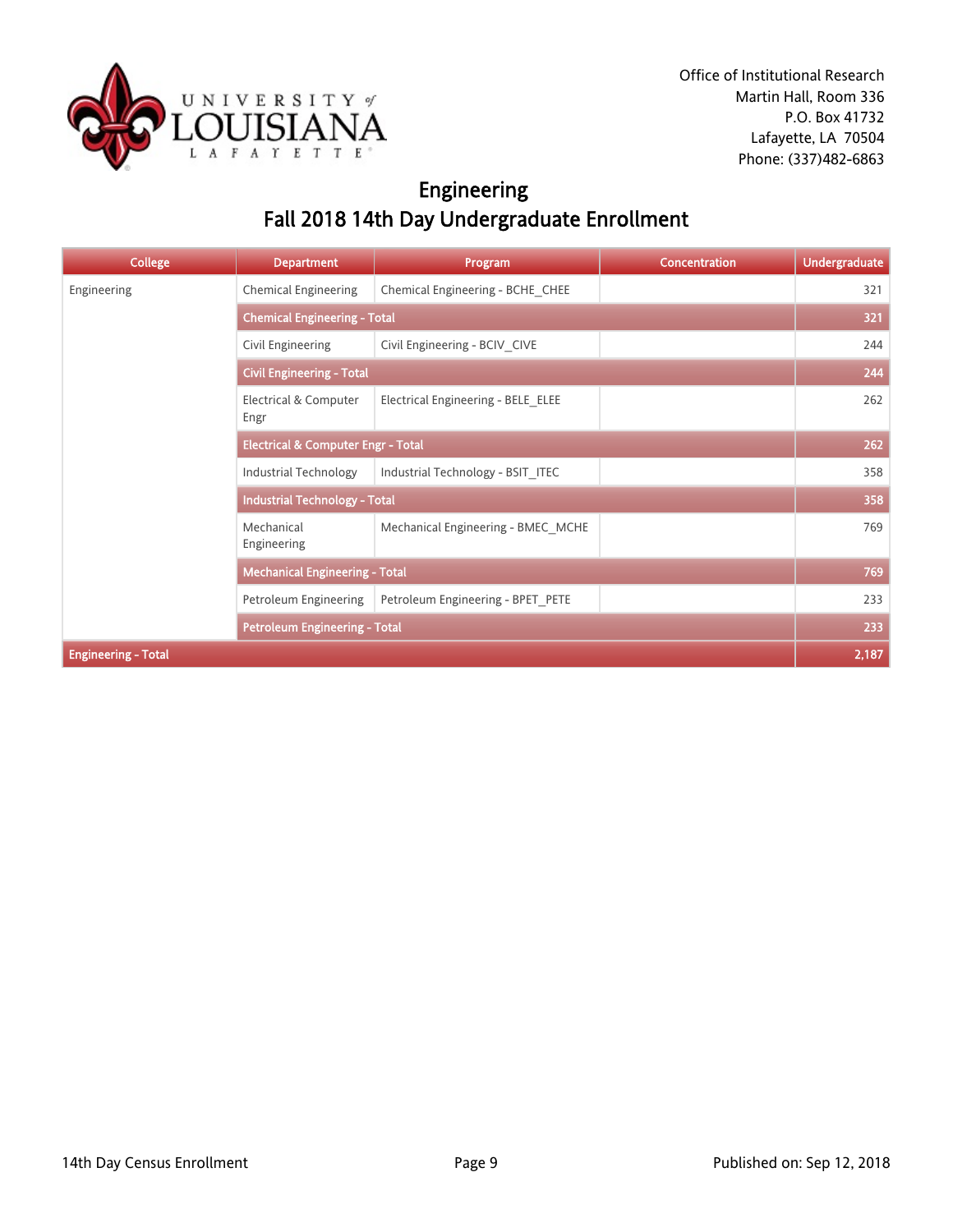

### Liberal Arts Fall 2018 14th Day Undergraduate Enrollment

| <b>College</b> | <b>Department</b>                      | Program                                          | Concentration                          | <b>Undergraduate</b> |
|----------------|----------------------------------------|--------------------------------------------------|----------------------------------------|----------------------|
| Liberal Arts   | College of Liberal Arts                | Moving Image Arts - BA_MIA                       |                                        | 71                   |
|                | <b>College of Liberal Arts - Total</b> |                                                  |                                        | 71                   |
|                | Communication                          | Mass Communications - BA_MCOM                    | Advertising - ADV                      | 29                   |
|                |                                        |                                                  | Broadcasting - BRDC                    | 101                  |
|                |                                        |                                                  | Journalism - JOUR                      | 48                   |
|                |                                        |                                                  |                                        | $9\,$                |
|                |                                        | Mass Communications - BA_MCOM - Total            |                                        | 187                  |
|                |                                        | Organizational Communication -<br>BA_OCOM        |                                        | 23                   |
|                |                                        | Public Relations - BA_PREL                       |                                        | 73                   |
|                |                                        | Strategic Communication - BA_SCOM                | Advertising - ADV                      | 18                   |
|                |                                        |                                                  | Organizational Communication -<br>OCOM | $30\,$               |
|                |                                        |                                                  | Public Relations - PREL                | 62                   |
|                |                                        |                                                  |                                        | $\mathbf{1}$         |
|                |                                        | <b>Strategic Communication - BA_SCOM - Total</b> |                                        | 111                  |
|                | <b>Communication - Total</b>           |                                                  |                                        |                      |
|                | Communicative<br>Disorders             | Speech Pathology and Audiology -<br>BA_CODI      |                                        | 216                  |
|                | <b>Communicative Disorders - Total</b> |                                                  |                                        | 216                  |
|                | Criminal Justice                       | Criminal Justice - BS_CJUS                       |                                        | 286                  |
|                | <b>Criminal Justice - Total</b>        |                                                  |                                        | 286                  |
|                | English                                | English - BA_ENGL                                | Creative Writing - CW                  | 50                   |
|                |                                        |                                                  | Folklore - FOLK                        | $\overline{2}$       |
|                |                                        |                                                  | Linguistics - LING                     | 16                   |
|                |                                        |                                                  | Literature - LIT                       | 25                   |
|                |                                        |                                                  | Professional Writing - PW              | 17                   |
|                |                                        |                                                  |                                        | 109                  |
|                |                                        | English - BA_ENGL - Total                        |                                        | 219                  |
|                | <b>English - Total</b>                 |                                                  |                                        | 219                  |
|                | History, Geography, &<br>Phil          | History - BA_HIST                                |                                        | 84                   |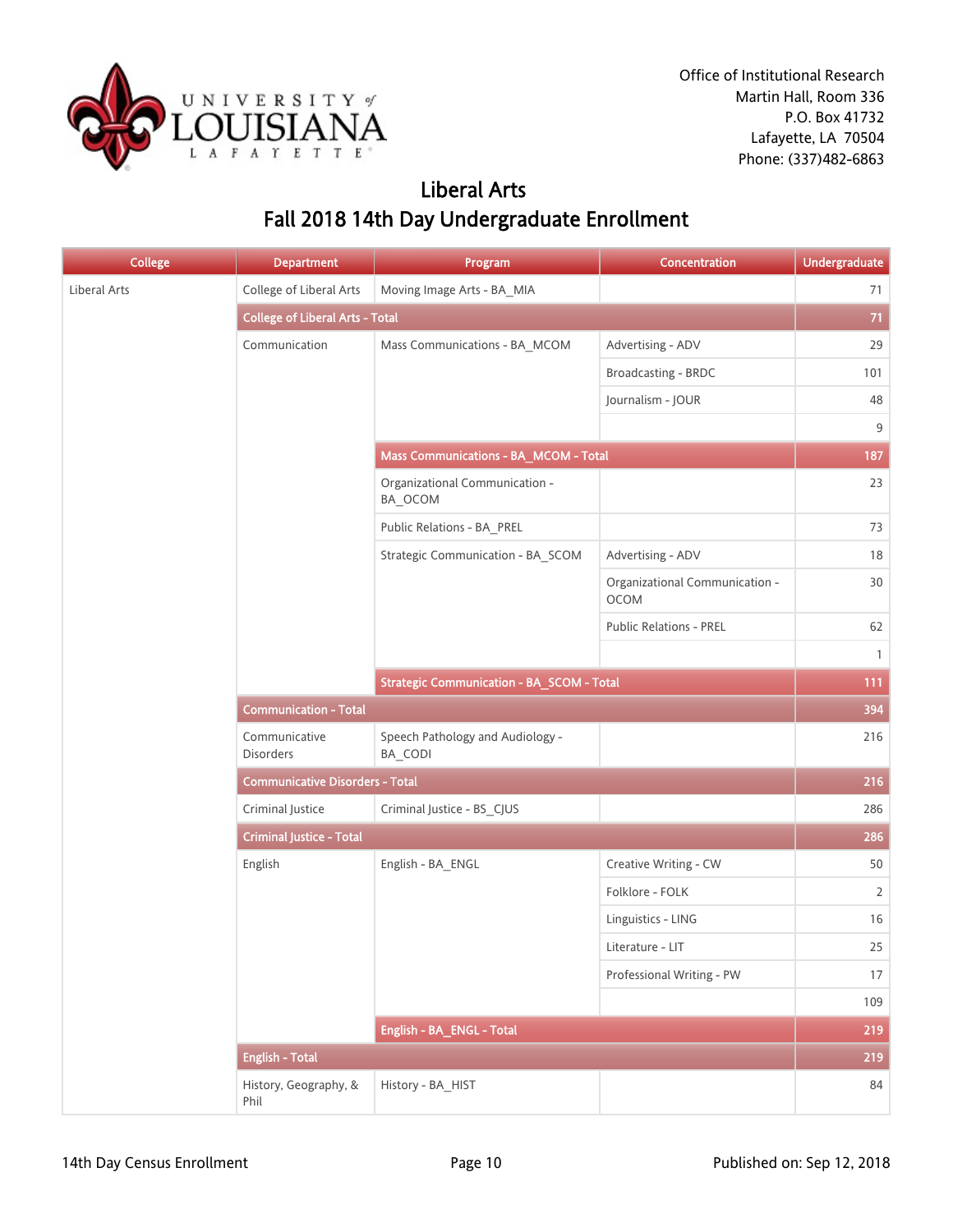

### Liberal Arts Fall 2018 14th Day Undergraduate Enrollment

| <b>College</b>              | <b>Department</b>                   | Program                             | Concentration                                 | <b>Undergraduate</b> |
|-----------------------------|-------------------------------------|-------------------------------------|-----------------------------------------------|----------------------|
| <b>Liberal Arts</b>         | History, Geography, & Phil - Total  |                                     |                                               | 84                   |
|                             | Modern Languages                    | Modern Languages - BA_MODL          | French & Francophone Studies -<br><b>FRFS</b> | 12                   |
|                             |                                     |                                     | Spanish - SPAN                                | 5                    |
|                             |                                     |                                     | Spanish Education - SPAE                      | $\overline{7}$       |
|                             |                                     |                                     |                                               | 3                    |
|                             |                                     | Modern Languages - BA_MODL - Total  |                                               | 27                   |
|                             | Modern Languages - Total            |                                     |                                               |                      |
|                             | <b>Political Science</b>            | Political Science - BA_POLS         | <b>International Relations - INTR</b>         | 26                   |
|                             |                                     |                                     | Pre-Law - PLAW                                | 105                  |
|                             |                                     |                                     |                                               | 106                  |
|                             |                                     | Political Science - BA_POLS - Total |                                               | 237                  |
|                             | <b>Political Science - Total</b>    |                                     |                                               | 237                  |
|                             | Psychology                          | Psychology - BS PSYC                | Pre-Medical - PMED                            | 11                   |
|                             |                                     |                                     |                                               | 611                  |
|                             | <b>Psychology - Total</b>           |                                     |                                               | 622                  |
|                             | Soci, Anth, &                       | Anthropology - BA_ANTH              |                                               | 62                   |
|                             | Child/Fam Stu                       | Child and Family Studies - BS CAFS  |                                               | 177                  |
|                             |                                     | Sociology - BA_SOCI                 |                                               | 94                   |
|                             | Soci, Anth, & Child/Fam Stu - Total |                                     |                                               | 333                  |
| <b>Liberal Arts - Total</b> |                                     |                                     |                                               | 2,489                |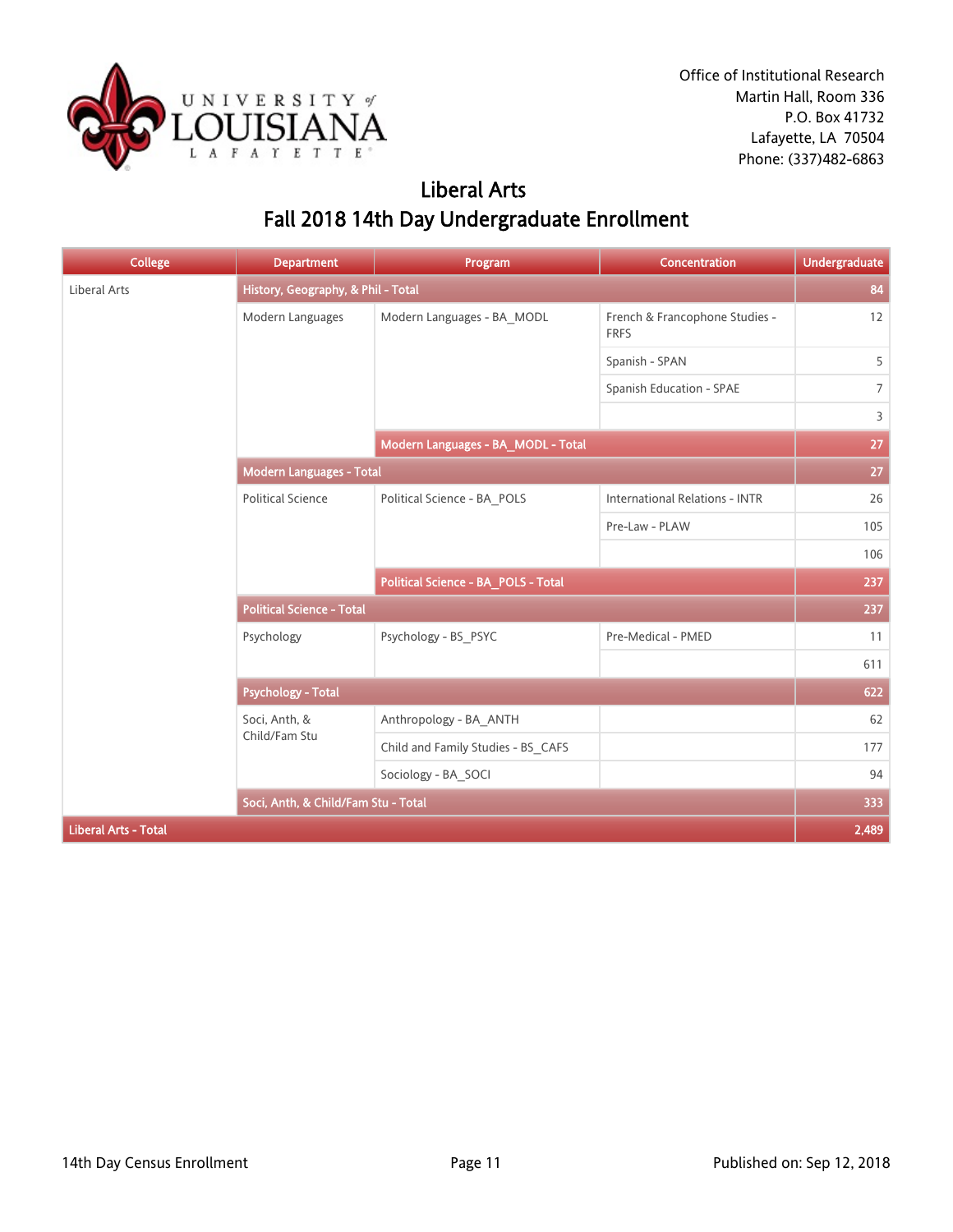

## Nursing & Allied Health Professions Fall 2018 14th Day Undergraduate Enrollment

| <b>College</b>                              | <b>Department</b>                      | Program                                    | <b>Concentration</b> | Undergraduate |
|---------------------------------------------|----------------------------------------|--------------------------------------------|----------------------|---------------|
| Nursing & Allied Health                     | Allied Hlth Professions                | Dietetics - BS DIET                        |                      | 9             |
| Professions                                 |                                        | Health Information Management -<br>BS HIM  |                      | 115           |
|                                             |                                        | Health Services Administration -<br>BS_HSA |                      | 100           |
|                                             | <b>Allied Hith Professions - Total</b> |                                            |                      | 224           |
|                                             | Nursing - Bachelors                    | Nursing - BSN NURS                         |                      | 1,329         |
|                                             |                                        | Nursing, Online RN to BSN - BSN RN2B       |                      | 756           |
|                                             | <b>Nursing - Bachelors - Total</b>     |                                            |                      | 2,085         |
| Nursing & Allied Health Professions - Total |                                        |                                            |                      | 2,309         |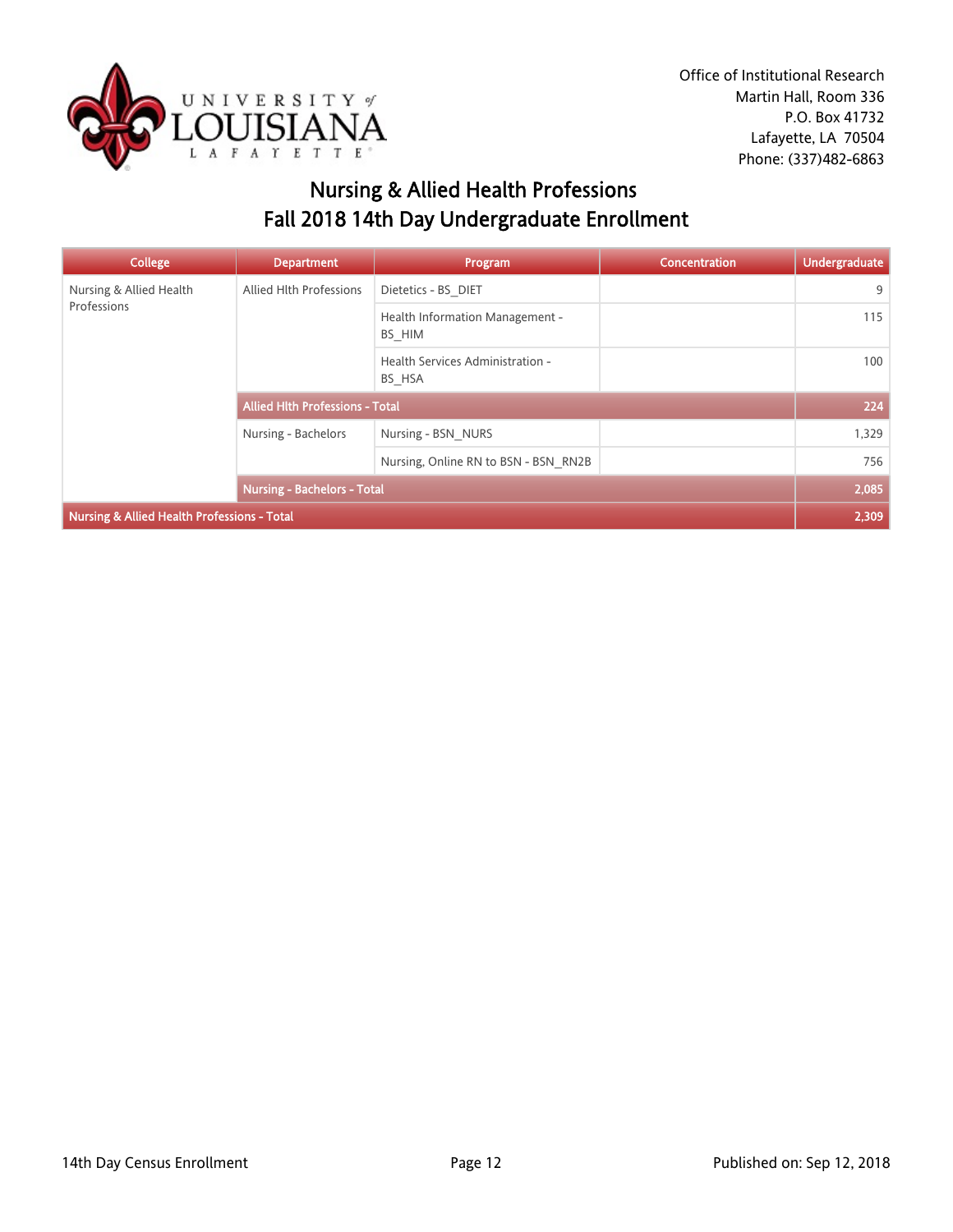

### Sciences Fall 2018 14th Day Undergraduate Enrollment

| <b>College</b> | <b>Department</b>                       | Program                                 | Concentration                                  | <b>Undergraduate</b> |  |
|----------------|-----------------------------------------|-----------------------------------------|------------------------------------------------|----------------------|--|
| Sciences       | <b>Biology</b> and<br>Microbiology      | Biology - BS_BIOL                       | Ecology, Evolution& Marine Biol -<br>EEMB      | 38                   |  |
|                |                                         |                                         | Medical & Allied Hlth Science -<br><b>MEDA</b> | 235                  |  |
|                |                                         |                                         | Microbiology - MCBL                            | 41                   |  |
|                |                                         |                                         | Resource Biology /Biodiversity -<br>RESC       | 13                   |  |
|                |                                         |                                         | Veterinary Bioscience - VETB                   | 67                   |  |
|                |                                         |                                         |                                                | 492                  |  |
|                |                                         | <b>Biology - BS_BIOL - Total</b>        |                                                | 886                  |  |
|                | <b>Biology and Microbiology - Total</b> |                                         |                                                | 886                  |  |
|                | Chemistry                               | Chemistry - BS_CHEM                     |                                                | 162                  |  |
|                | <b>Chemistry - Total</b>                |                                         |                                                | 162                  |  |
|                | Computer Science                        | Computer Science - BS_CMPS              | Cognitive Science - COGS                       | $\overline{7}$       |  |
|                |                                         |                                         | Computer Engineering - CMPE                    | 41                   |  |
|                |                                         |                                         | Information Techology - INFT                   | 25                   |  |
|                |                                         |                                         | Pre-Major - PRE                                | $\overline{2}$       |  |
|                |                                         |                                         | Scientific Computing - SCIC                    | 15                   |  |
|                |                                         |                                         | Video Game Design & Dev - VGDD                 | 71                   |  |
|                |                                         |                                         |                                                | 368                  |  |
|                |                                         | Computer Science - BS_CMPS - Total      | 529                                            |                      |  |
|                | <b>Computer Science - Total</b>         |                                         |                                                |                      |  |
|                | <b>Environmental Science</b>            | Environmental Science - BS_ENVS         | Digital Geography - DIGI                       | $\overline{7}$       |  |
|                |                                         |                                         | Environmental Quality - ENVQ                   | 23                   |  |
|                |                                         |                                         | Soil & Water Conservation -<br>CONV            | 27                   |  |
|                |                                         |                                         |                                                | 23                   |  |
|                |                                         | Environmental Science - BS_ENVS - Total |                                                | 80                   |  |
|                | <b>Environmental Science - Total</b>    |                                         |                                                |                      |  |
|                | Geology                                 | Geology - BS_GEOL                       |                                                | 63                   |  |
|                | <b>Geology - Total</b>                  |                                         |                                                | 63                   |  |
|                | Informatics                             | Informatics - BS_INFX                   | <b>Business Informatics - BUSI</b>             | 43                   |  |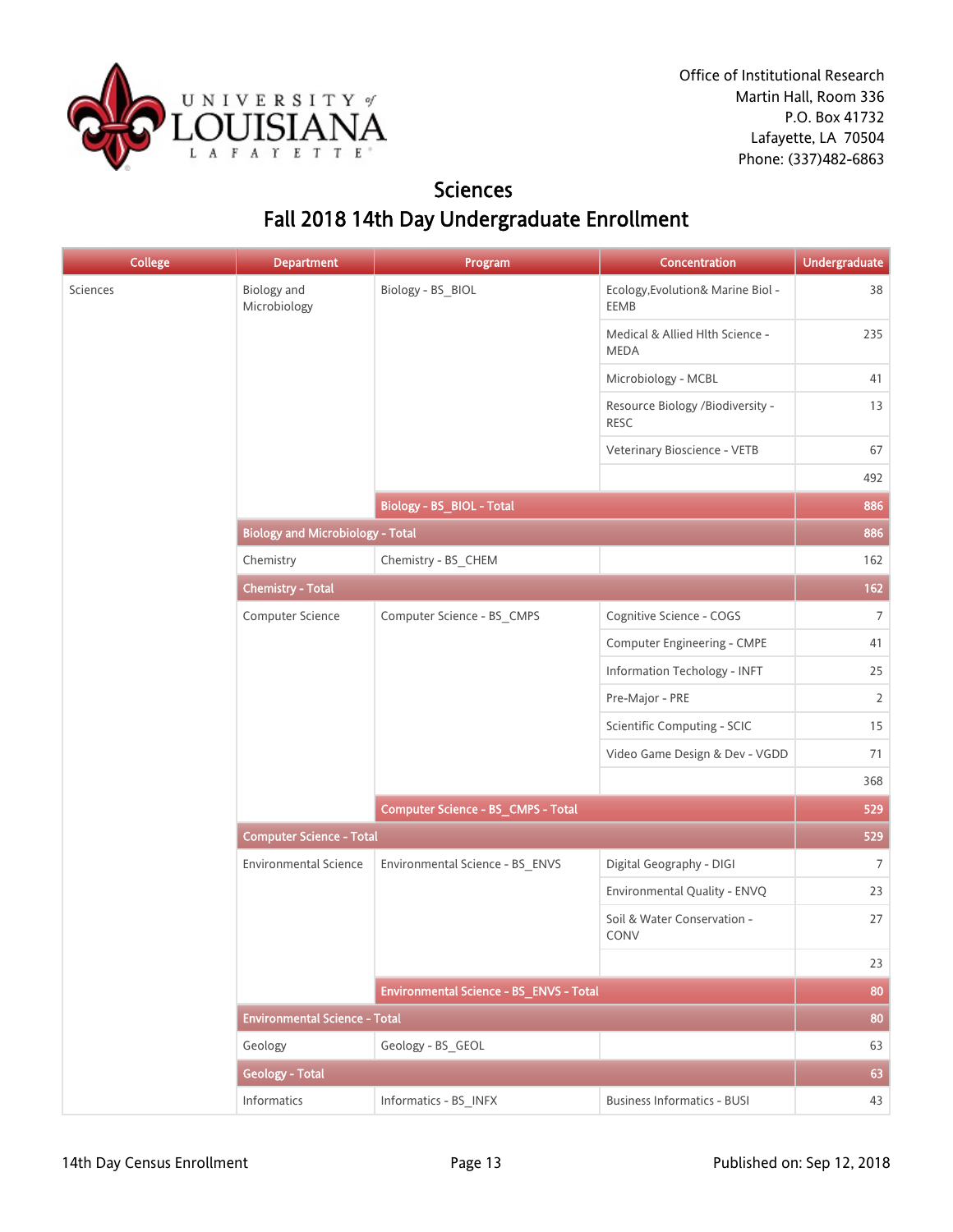

### **Sciences** Fall 2018 14th Day Undergraduate Enrollment

| <b>College</b>          | <b>Department</b>          | Program                       | Concentration                                | <b>Undergraduate</b> |
|-------------------------|----------------------------|-------------------------------|----------------------------------------------|----------------------|
| Sciences                | Informatics                | Informatics - BS_INFX         | Digital Media Technology - DIGM              | 3                    |
|                         |                            |                               | Health Informatics - HLTI                    | 15                   |
|                         |                            |                               | Individualized Informatics - INDV            | 6                    |
|                         |                            |                               | Interactive Media Technology -<br><b>IMT</b> | 25                   |
|                         |                            |                               | Systems Administration - SYSA                | 46                   |
|                         |                            |                               |                                              | 46                   |
|                         |                            | Informatics - BS_INFX - Total |                                              | 184                  |
|                         | <b>Informatics - Total</b> |                               |                                              | 184                  |
|                         | <b>Mathematics</b>         | Mathematics - BS_MATH         |                                              | 71                   |
|                         | <b>Mathematics - Total</b> |                               |                                              | 71                   |
|                         | Physics                    | Physics - BS_PHYS             | Computer Science - CSCO                      | 3                    |
|                         |                            |                               | Geology and Geophysics - GGCO                | $\mathbf{1}$         |
|                         |                            |                               | Informatics - ICO                            | $\mathbf{1}$         |
|                         |                            |                               | Pre-Allied Health - PHCO                     | 3                    |
|                         |                            |                               | <b>Traditional Physics - TPCO</b>            | 10                   |
|                         |                            |                               |                                              | 25                   |
|                         |                            | Physics - BS_PHYS - Total     |                                              | 43                   |
|                         | <b>Physics - Total</b>     |                               |                                              | 43                   |
| <b>Sciences - Total</b> |                            |                               |                                              |                      |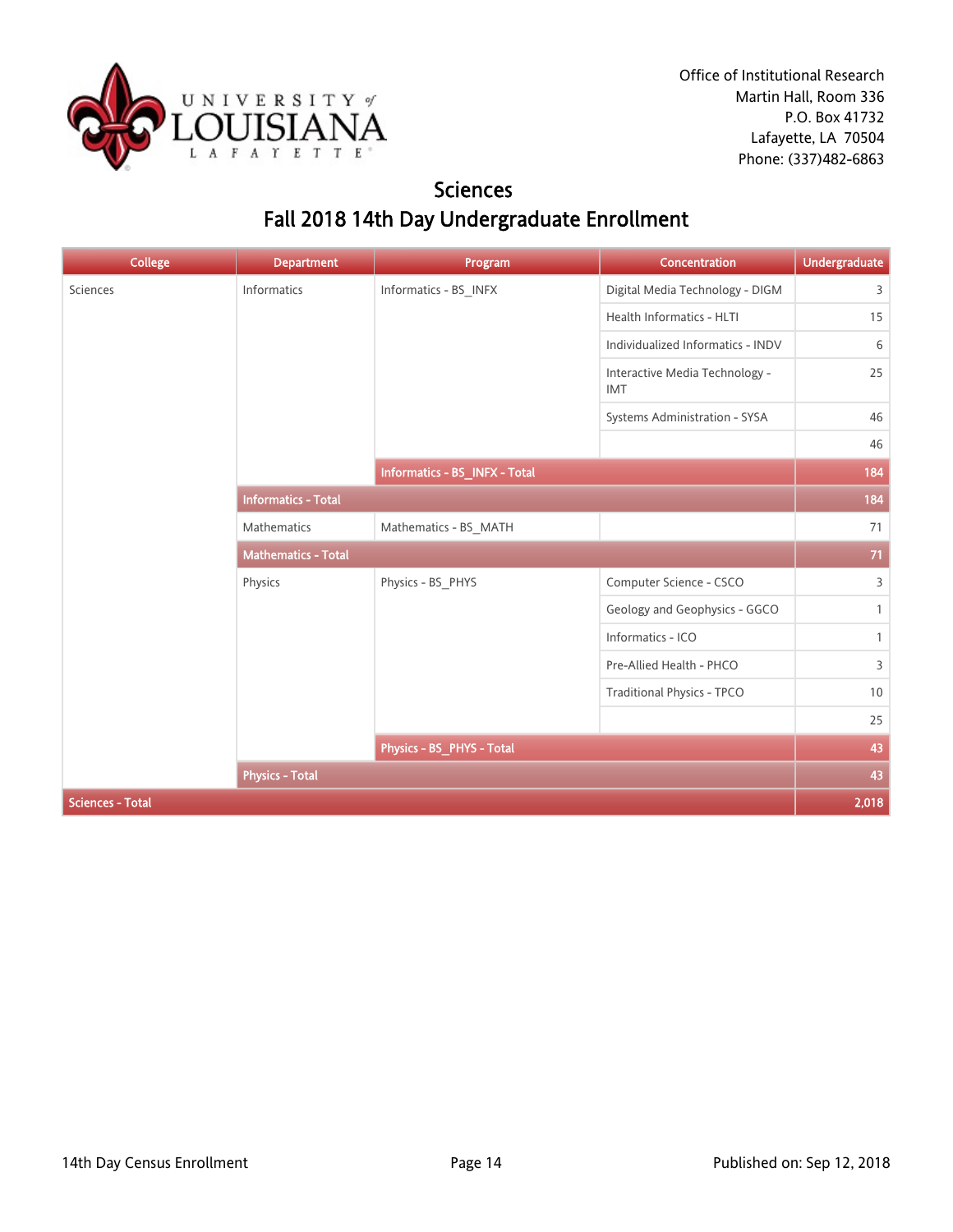

# University College Fall 2018 14th Day Undergraduate Enrollment

| <b>College</b>                    | <b>Department</b>                 | Program                           | Concentration                            | <b>Undergraduate</b> |
|-----------------------------------|-----------------------------------|-----------------------------------|------------------------------------------|----------------------|
| <b>University College</b>         | University College                | General Studies - BGS_GS          | Gen Studies, Applied Sciences -<br>GSAS  | 107                  |
|                                   |                                   |                                   | Gen Studies, Arts & Humanities -<br>GSAH | 64                   |
|                                   |                                   |                                   | Gen Studies, Behavioral Sci - GSBS       | 224                  |
|                                   |                                   |                                   | Gen Studies, Business Studies -<br>GSBC  | 56                   |
|                                   |                                   |                                   | Gen Studies, Natural Sciences -<br>GSNS  | 26                   |
|                                   |                                   |                                   |                                          | 65                   |
|                                   |                                   | General Studies - BGS_GS - Total  |                                          | 542                  |
|                                   |                                   | General Studies - BGS_GSO         | Gen Studies, Applied Sciences -<br>GSAS  | 18                   |
|                                   |                                   |                                   | Gen Studies, Arts & Humanities -<br>GSAH | 16                   |
|                                   |                                   |                                   | Gen Studies, Behavioral Sci - GSBS       | 74                   |
|                                   |                                   |                                   | Gen Studies, Business Studies -<br>GSBC  | 8                    |
|                                   |                                   |                                   | Gen Studies, Natural Sciences -<br>GSNS  | $\mathbf{1}$         |
|                                   |                                   |                                   |                                          | 21                   |
|                                   |                                   | General Studies - BGS_GSO - Total |                                          | 138                  |
|                                   | <b>University College - Total</b> |                                   |                                          | 680                  |
| <b>University College - Total</b> |                                   |                                   |                                          | 680                  |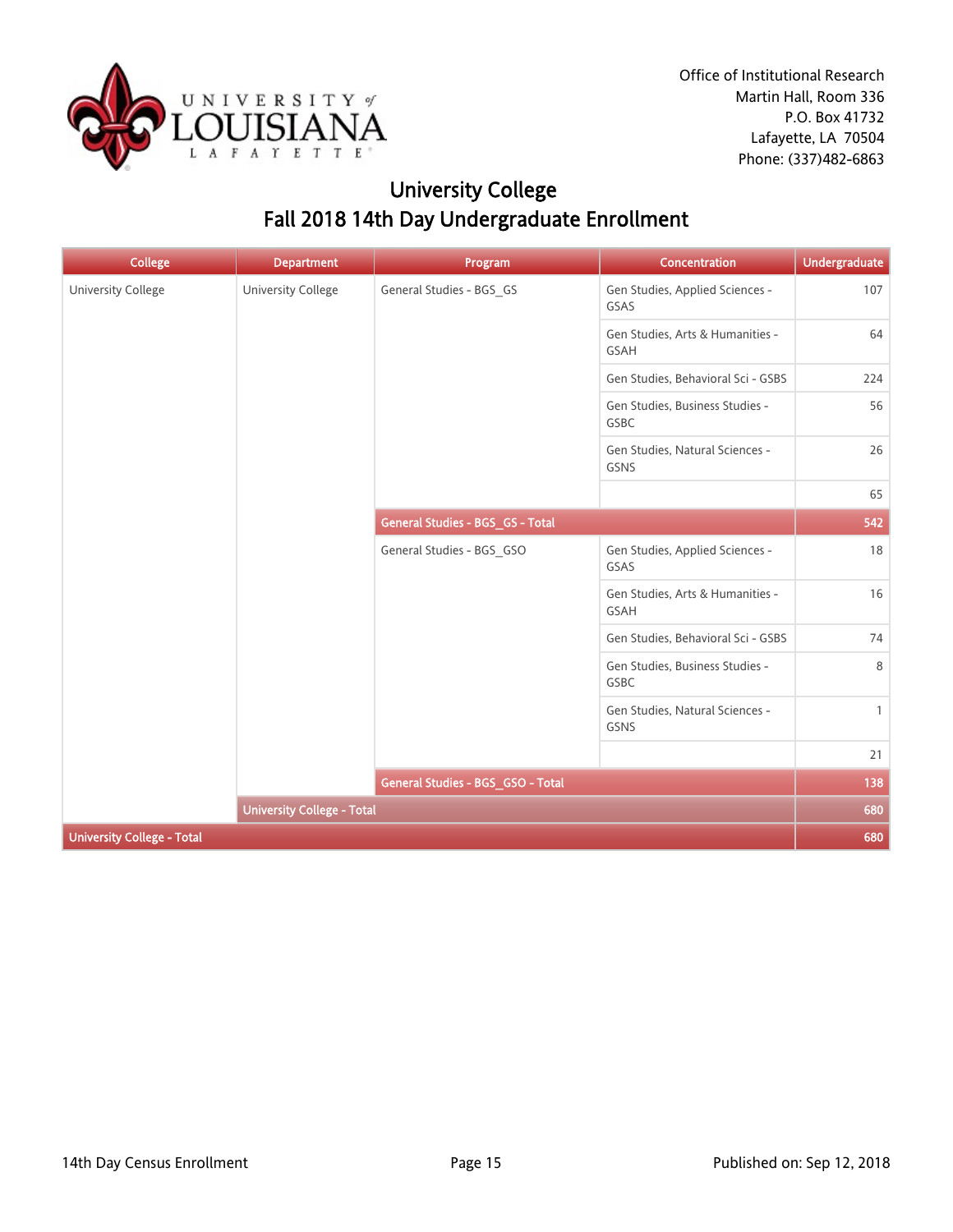

Office of Institutional Research Martin Hall, Room 336 P.O. Box 41732 Lafayette, LA 70504 Phone: (337)482-6863

### Business Administration Fall 2018 14th Day Graduate Enrollment

| <b>College</b>                         | <b>Department</b>                      | Program                                           | Concentration                              | Graduate       |
|----------------------------------------|----------------------------------------|---------------------------------------------------|--------------------------------------------|----------------|
| <b>Business Administration</b>         | Accounting                             | Accounting - MS_ACCT                              |                                            | 14             |
|                                        | <b>Accounting - Total</b>              |                                                   |                                            | 14             |
|                                        | <b>Business Administration</b>         | Business Administration - GC CBUS                 |                                            | $\overline{2}$ |
|                                        |                                        | Business Administration - MBA MBA                 | <b>Business Administration - BUSA</b>      | 80             |
|                                        |                                        |                                                   | Entrepreneurship - ENTP                    | 14             |
|                                        |                                        |                                                   | Finance - FNAN                             | 16             |
|                                        |                                        |                                                   | Global Management - GMGT                   | 6              |
|                                        |                                        |                                                   | Human Resource Management -<br><b>HRMG</b> | $\overline{7}$ |
|                                        |                                        |                                                   | Project Management - PMGT                  | 14             |
|                                        |                                        |                                                   | Sales Leadership - SLDR                    | 4              |
|                                        |                                        |                                                   |                                            | 46             |
|                                        |                                        | <b>Business Administration - MBA_MBA - Total</b>  |                                            | 187            |
|                                        |                                        | <b>Business Administration - MBA_MBAO</b>         | <b>Business Administration - BUSA</b>      | 158            |
|                                        |                                        |                                                   | Entrepreneurship - ENTP                    | 26             |
|                                        |                                        |                                                   | Finance - FNAN                             | 61             |
|                                        |                                        |                                                   | Global Management - GMGT                   | 13             |
|                                        |                                        |                                                   | Hospitality Management - HMGT              | 10             |
|                                        |                                        |                                                   | Human Resource Management -<br><b>HRMG</b> | 54             |
|                                        |                                        |                                                   | Project Management - PMGT                  | 83             |
|                                        |                                        |                                                   | Sales Leadership - SLDR                    | 20             |
|                                        |                                        |                                                   |                                            | $\overline{2}$ |
|                                        |                                        | <b>Business Administration - MBA_MBAO - Total</b> |                                            | 427            |
|                                        |                                        | Health Care Administration - MBA HCA              |                                            | 32             |
|                                        |                                        | Health Care Administration - MBA_HCAO             |                                            | 91             |
|                                        | <b>Business Administration - Total</b> |                                                   |                                            | 739            |
| <b>Business Administration - Total</b> |                                        |                                                   |                                            | 753            |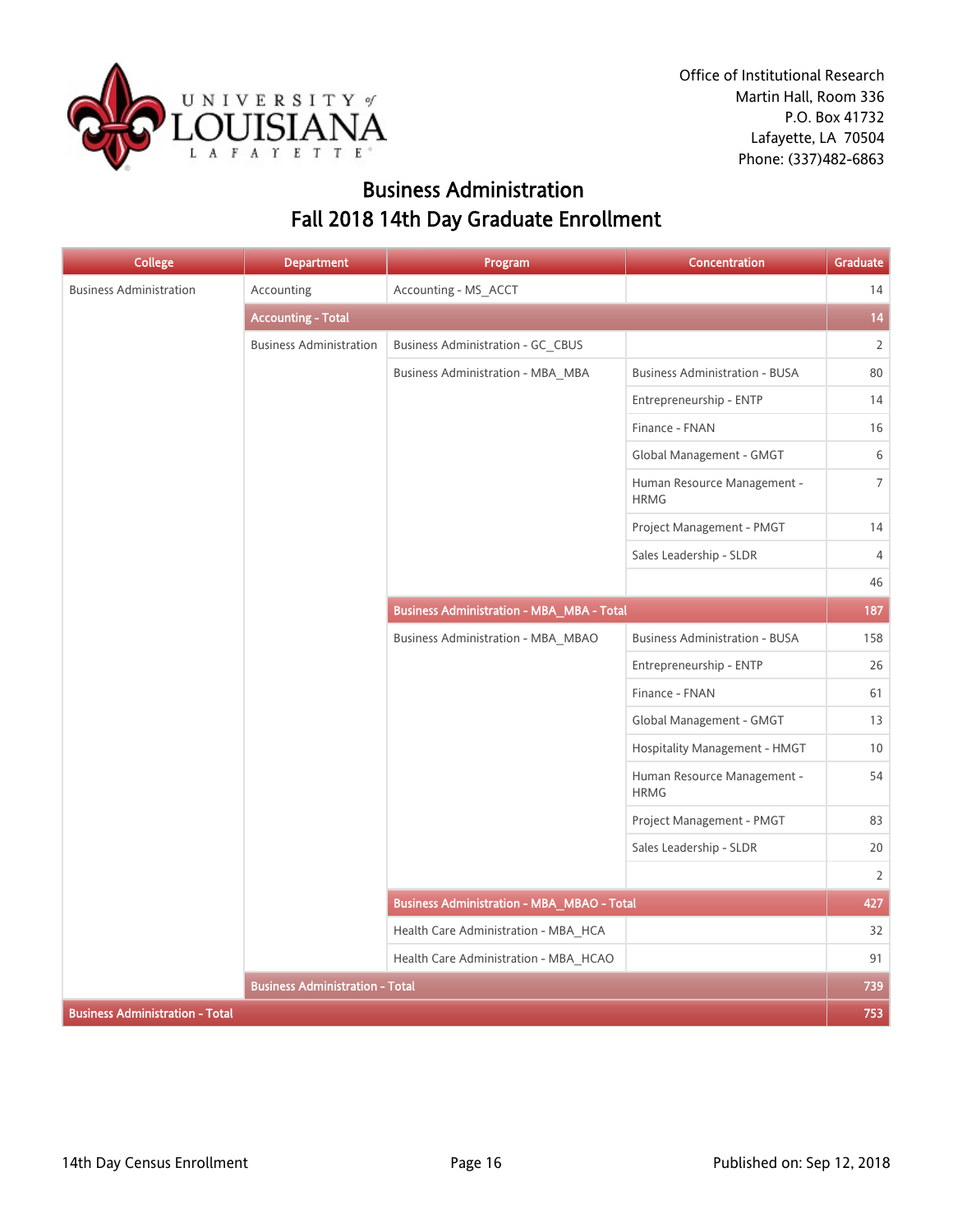

### Arts Fall 2018 14th Day Graduate Enrollment

| <b>College</b> | <b>Department</b>           | Program                  | Concentration | Graduate |
|----------------|-----------------------------|--------------------------|---------------|----------|
| Arts           | Architecture                | Architecture - MARC ARCH |               | 38       |
|                | <b>Architecture - Total</b> |                          |               | 38       |
|                | Music                       | Music - MM MUS           |               | 14       |
|                | <b>Music - Total</b>        |                          |               | 14       |
| Arts - Total   |                             |                          |               | 52       |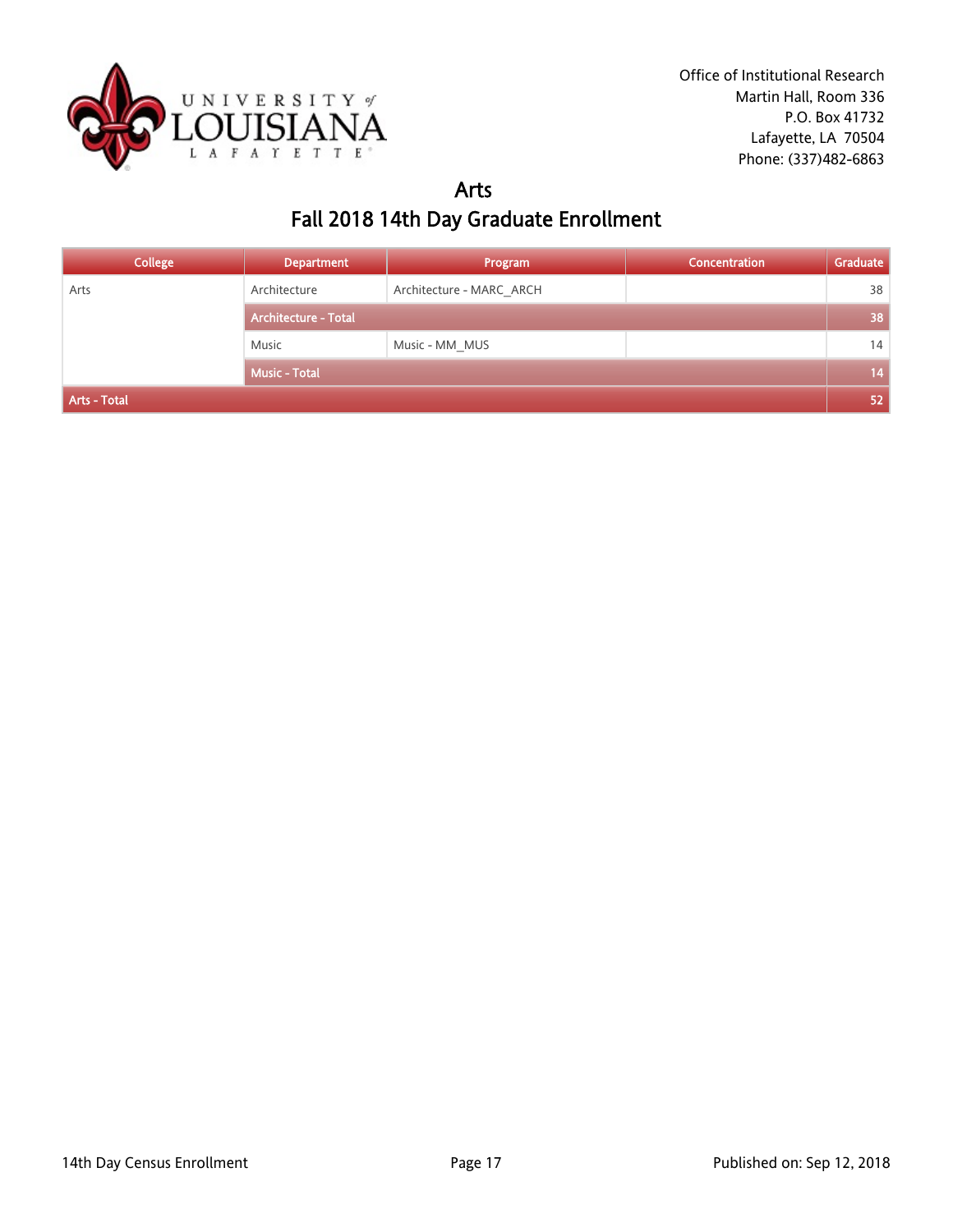

## Education Fall 2018 14th Day Graduate Enrollment

| <b>College</b>           | <b>Department</b>                           | Program                                      | <b>Concentration</b>                           | Graduate        |
|--------------------------|---------------------------------------------|----------------------------------------------|------------------------------------------------|-----------------|
| Education                | Counselor Education                         | Counselor Education - MS_COUE                |                                                | 75              |
|                          | <b>Counselor Education - Total</b>          |                                              |                                                | 75              |
|                          | Curriculum &<br>Instruction                 | Elem Ed & Spec Ed M/Mod Gr 1-5 -<br>MAT_ELEM |                                                | 10 <sup>°</sup> |
|                          |                                             | Instructional Coach - GC_CICO                |                                                | 8               |
|                          |                                             | OL Curriculum & Instruction - MED EDCI       |                                                | 23              |
|                          |                                             | Sec Ed & Spec Ed M/Mod Gr 6-12 -<br>MAT_SCND |                                                | 5               |
|                          |                                             | Special Ed: Gifted - MED_GIFT                |                                                | 6               |
|                          | <b>Curriculum &amp; Instruction - Total</b> |                                              |                                                |                 |
|                          | Foundations &<br>Leadership                 | Educational Leadership - EDD_EDLD            | Curriculum Leadership - CULD                   | $\overline{7}$  |
|                          |                                             |                                              | Exceptional Learner - EXLR                     | 3               |
|                          |                                             |                                              | Higher Education Admin - HIED                  | 52              |
|                          |                                             |                                              | K-12 - EK12                                    | 43              |
|                          |                                             | Educational Leadership - EDD_EDLD - Total    |                                                | 105             |
|                          |                                             | Educational Leadership - MED EDLD            |                                                | 45              |
|                          | Foundations & Leadership - Total            |                                              |                                                | 150             |
|                          | Kinesiology                                 | Kinesiology - MS_KNES                        | KN, Exercise & Sport Science - KESS            | 9               |
|                          |                                             |                                              | KN, Hlth Prom, Rec & Sport Mg -<br><b>KHRS</b> | 15              |
|                          |                                             |                                              |                                                | 3               |
|                          |                                             | Kinesiology - MS_KNES - Total                |                                                | 27              |
|                          | <b>Kinesiology - Total</b>                  |                                              |                                                | 27              |
| <b>Education - Total</b> |                                             |                                              |                                                |                 |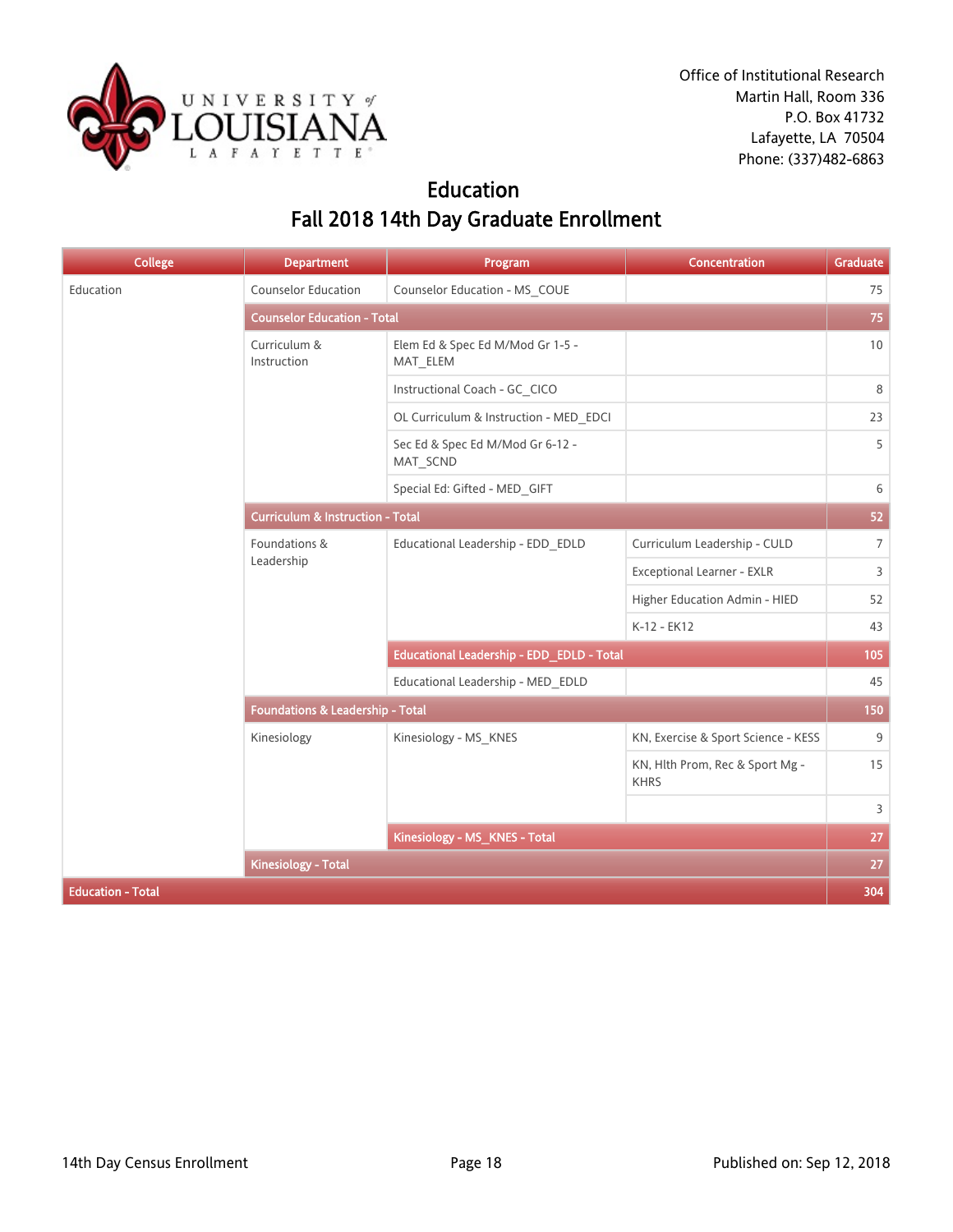

Office of Institutional Research Martin Hall, Room 336 P.O. Box 41732 Lafayette, LA 70504 Phone: (337)482-6863

## Engineering Fall 2018 14th Day Graduate Enrollment

| <b>College</b>             | <b>Department</b>                       | Program                                | <b>Concentration</b>                 | Graduate       |  |
|----------------------------|-----------------------------------------|----------------------------------------|--------------------------------------|----------------|--|
| Engineering                | Center for Advanced                     | Computer Engineering - MSCE CMPE       |                                      | $\overline{3}$ |  |
|                            | <b>CMPS</b>                             | Computer Engineering - PHD CMPE        |                                      | 22             |  |
|                            | <b>Center for Advanced CMPS - Total</b> |                                        |                                      |                |  |
|                            | Engineering                             | Engineering - MSE_ENGR                 | Chemical Engineering - CHEE          | 9              |  |
|                            |                                         |                                        | Civil Engineering - CIVE             | 17             |  |
|                            |                                         |                                        | <b>Electrical Engineering - ELEE</b> | $\overline{7}$ |  |
|                            |                                         |                                        | Mechanical Engineering - MCHE        | 10             |  |
|                            |                                         |                                        | Petroleum Engineering - PETE         | 16             |  |
|                            |                                         |                                        |                                      | $\mathbf{1}$   |  |
|                            |                                         | Engineering - MSE_ENGR - Total         |                                      | 60             |  |
|                            |                                         | Systems Engineering - PHD_SYSE         | Chemical Engineering - CHEE          | 18             |  |
|                            |                                         |                                        | Civil Engineering - CIVE             | 12             |  |
|                            |                                         |                                        | Electrical Engineering - ELEE        | $7^{\circ}$    |  |
|                            |                                         |                                        | Mechanical Engineering - MCHE        | 16             |  |
|                            |                                         |                                        | Petroleum Engineering - PETE         | 18             |  |
|                            |                                         | Systems Engineering - PHD_SYSE - Total |                                      | 71             |  |
|                            | <b>Engineering - Total</b>              |                                        |                                      | 131            |  |
|                            | Industrial Technology                   | Systems Technology - MS_STEC           |                                      | 15             |  |
|                            | <b>Industrial Technology - Total</b>    |                                        |                                      | 15             |  |
| <b>Engineering - Total</b> |                                         |                                        |                                      | 171            |  |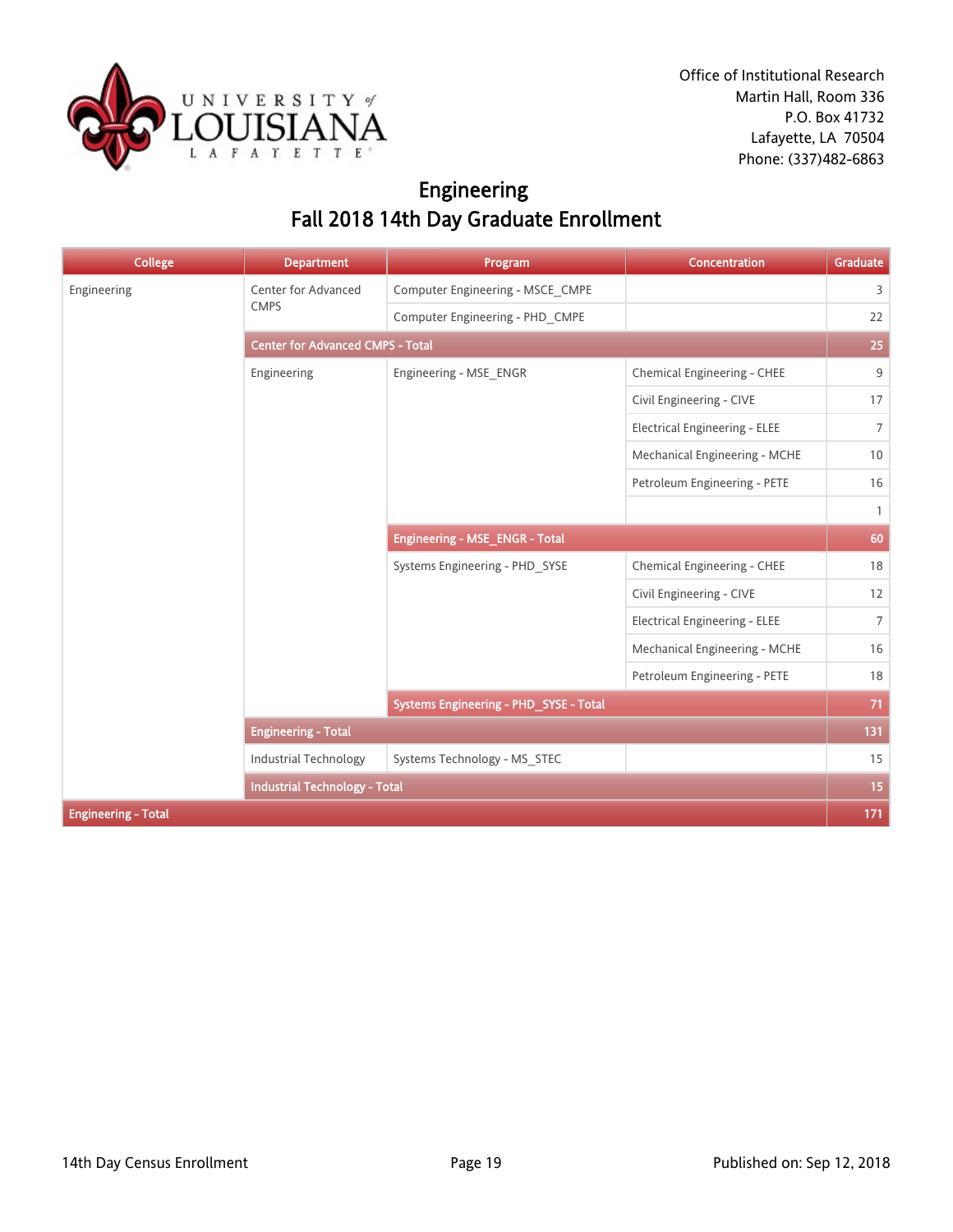

### Graduate School Fall 2018 14th Day Graduate Enrollment

| <b>College</b>          | <b>Department</b>              | Program                         | Concentration | Graduate |
|-------------------------|--------------------------------|---------------------------------|---------------|----------|
| Graduate School         | Graduate School                | <b>ENTREE Program - ND ENTR</b> |               | 14       |
|                         |                                | Master's Plus 30 - ND M30       |               |          |
|                         | <b>Graduate School - Total</b> |                                 |               | 19       |
| Graduate School - Total |                                |                                 |               | 19       |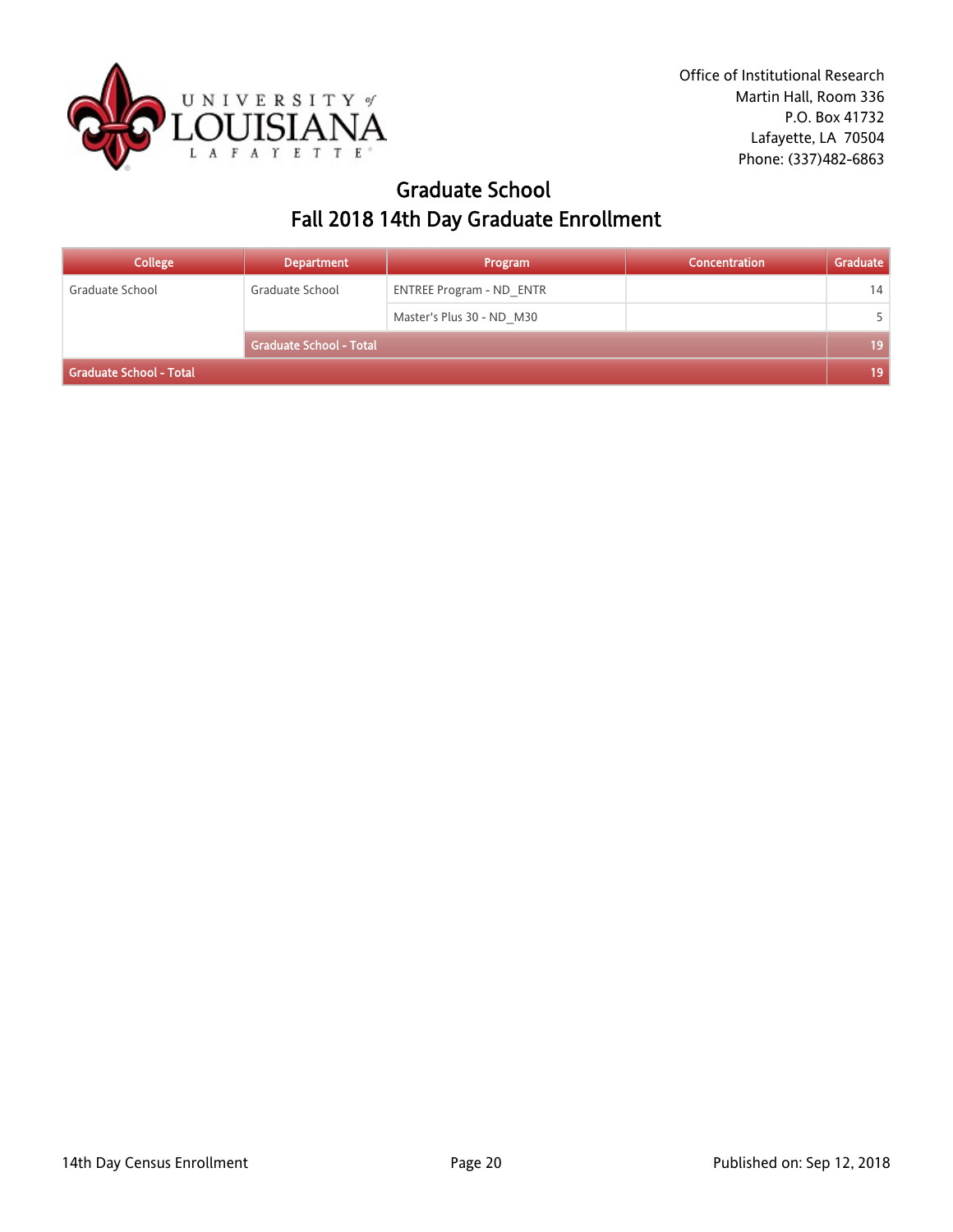

### Liberal Arts Fall 2018 14th Day Graduate Enrollment

| <b>College</b>              | <b>Department</b>                      | Program                                     | <b>Concentration</b> | Graduate     |  |
|-----------------------------|----------------------------------------|---------------------------------------------|----------------------|--------------|--|
| Liberal Arts                | Communication                          | Communication - MS_CMCN                     |                      | 37           |  |
|                             | <b>Communication - Total</b>           |                                             |                      |              |  |
|                             | Communicative<br><b>Disorders</b>      | Applied Language & Speech Sci -<br>PHD_ALSS |                      | 22           |  |
|                             |                                        | Speech Pathology and Audiology -            |                      | $\mathbf{1}$ |  |
|                             |                                        | MS_CODI                                     |                      | 68           |  |
|                             | <b>Communicative Disorders - Total</b> |                                             |                      | 91           |  |
|                             | Criminal Justice                       | Criminal Justice - MS_CJUS                  |                      | 9            |  |
|                             | <b>Criminal Justice - Total</b>        |                                             |                      |              |  |
|                             | English                                | English - MA_ENGL                           |                      | 21           |  |
|                             |                                        | English - PHD_ENGL                          |                      | 74           |  |
|                             |                                        | Professional Writing - GC_CPW               |                      | 2            |  |
|                             | <b>English - Total</b>                 |                                             |                      |              |  |
|                             | History, Geography, &<br>Phil          | History - MA_HIST                           |                      | 14           |  |
|                             | History, Geography, & Phil - Total     |                                             |                      | 14           |  |
|                             | Modern Languages                       | Francophone Studies - PHD_FS                |                      | 10           |  |
|                             |                                        | French - MA_FREN                            |                      | 8            |  |
|                             | <b>Modern Languages - Total</b>        |                                             |                      | 18           |  |
|                             | Psychology                             | Psychology - MS_PSYC                        |                      | 42           |  |
|                             | <b>Psychology - Total</b>              |                                             |                      | 42           |  |
| <b>Liberal Arts - Total</b> |                                        |                                             |                      | 308          |  |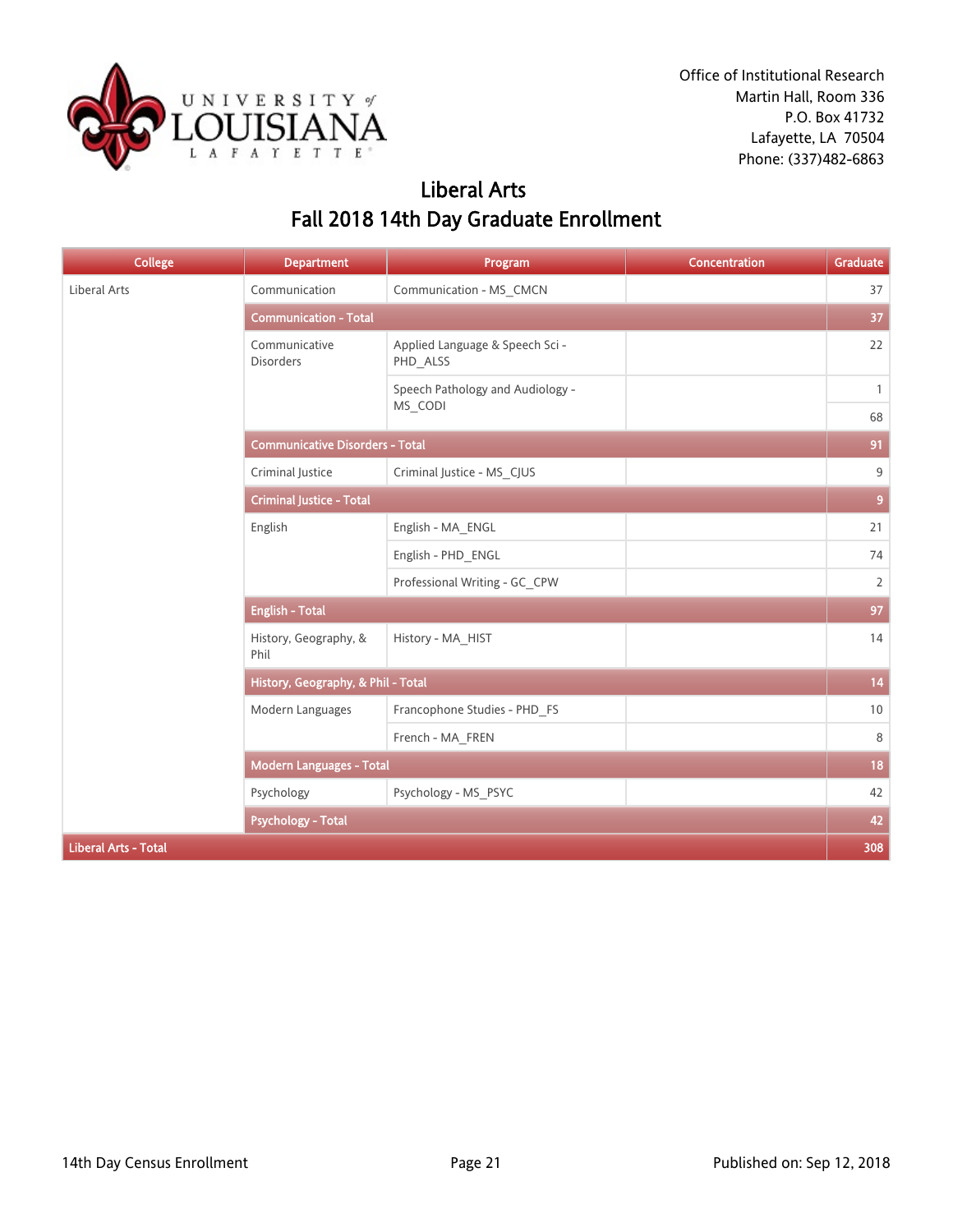

## Nursing & Allied Health Professions Fall 2018 14th Day Graduate Enrollment

| <b>College</b>                              | <b>Department</b>                 | Program                    | Concentration                   | Graduate       |
|---------------------------------------------|-----------------------------------|----------------------------|---------------------------------|----------------|
| Nursing & Allied Health<br>Professions      | Nursing - Graduate                | Nursing - MSN NURS         | Family Nurse Practitioner - FNP | 102            |
|                                             |                                   |                            | Nurse Educator - NEDU           | $\overline{4}$ |
|                                             |                                   | Nursing - MSN_NURS - Total |                                 | 106            |
|                                             |                                   | Nursing Practice - DNP NP  |                                 | 19             |
|                                             | <b>Nursing - Graduate - Total</b> |                            | 125                             |                |
| Nursing & Allied Health Professions - Total |                                   |                            |                                 | 125            |